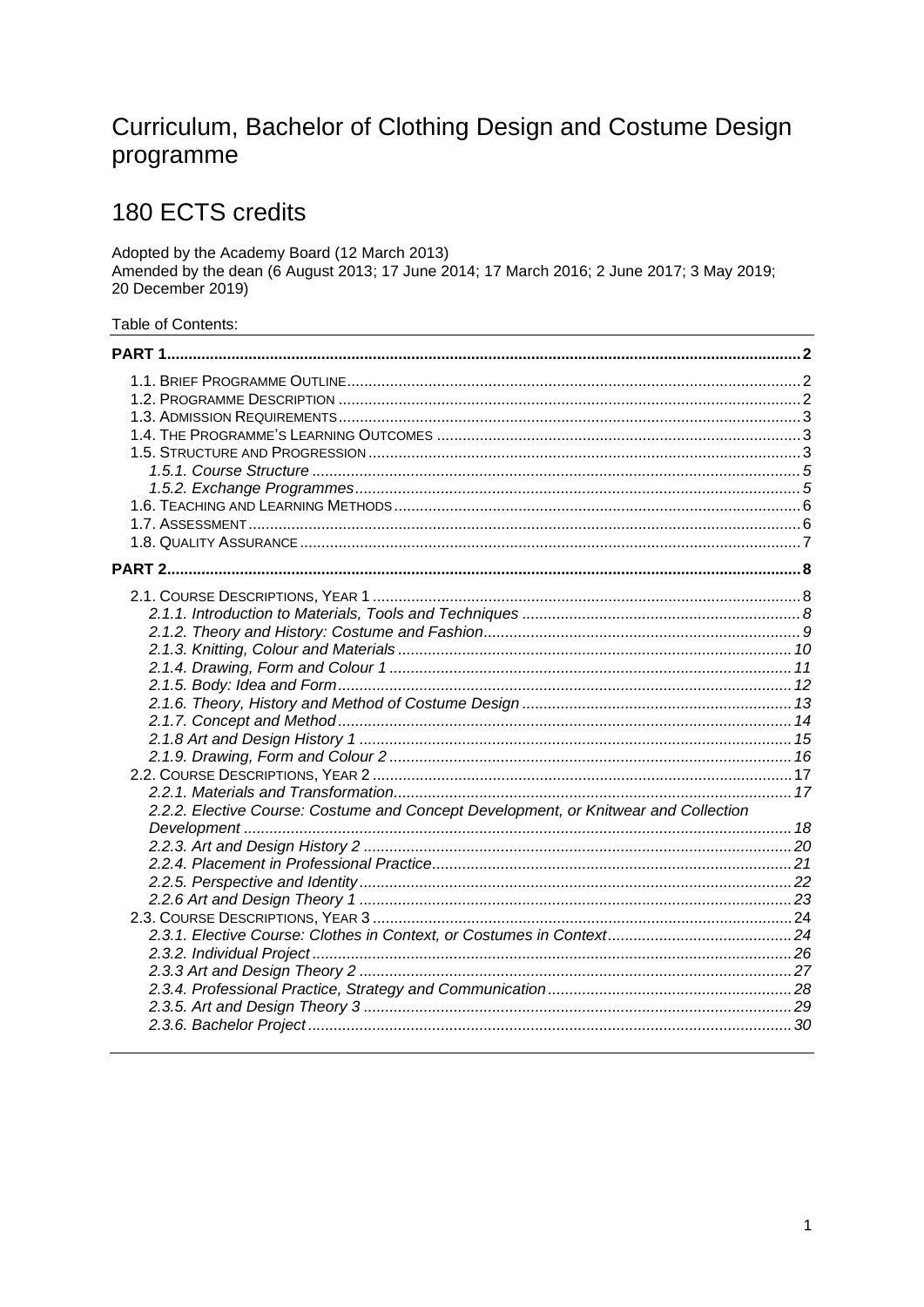# <span id="page-1-0"></span>**PART 1**

| Programme name        | Bachelor of Clothing Design and Costume Design programme<br>(Bachelorstudium i klesdesign og kostymedesign) |
|-----------------------|-------------------------------------------------------------------------------------------------------------|
| Programme code        | <b>BAKK</b>                                                                                                 |
| Qualification for     | Bachelor of Clothing Design and Costume Design<br>(Bachelor i klesdesign og kostymedesign)                  |
| Duration              | $3$ years $-$ full-time study                                                                               |
| <b>ECTS</b> credits   | 180                                                                                                         |
| Medium of instruction | Norwegian and English                                                                                       |

#### <span id="page-1-1"></span>**1.1. Brief Programme Outline**

#### <span id="page-1-2"></span>**1.2. Programme Description**

The Bachelor of Clothing Design and Costume Design programme allows students to explore clothes as a form of expression in a wide range of contexts. The programme admits students with a serious interest in clothing design and costume design, as well as students with an interest in knitwear design. By way of incremental specialisation, the programme enables students to make informed decisions and develop their knowledge, skills, competence and viewpoints and be qualified to work professionally as clothing and/or costume designers.

The programme builds up the students' aesthetic and technical knowledge, strategic and conceptual skills, as well as their collaborative and presentation skills in regard to the field. A key aim of the education is to develop the students' sense of form, their knowledge of materials, and their skill in treating these materials in various ways. The programme is practically oriented and emphasises an experimental approach, encouraging students to develop their own signature expression. The programme seeks to advance both the field and society at large. Students are required to lay down a good deal of work to develop as designers, in regard to practice, theory and critical reflection alike.

The Oslo National Academy of the Arts runs needlework, knitwear and textile workshops and facilities that are relevant to the programme. The programme's colocation with disciplines from the performing arts and with other types of visual art and design provides the students with a unique opportunity for cross-disciplinary collaboration, networking and the use of specialised workshops during their studies.

#### **The Design department**

The Design department offers three Bachelor's programmes: Graphic Design and Illustration; Interior Architecture and Furniture Design; and Clothing Design and Costume Design. These three Bachelor's programmes have several courses in common, both joint practical courses and courses that are historical, theoretical and methodological in nature. In addition to the Bachelor's programmes, the department offers a common Master's programme in design, as well as PhD-level design courses.

The programmes at the Design department are part of an artistic context and an investigative and critical tradition. The department's historical origin is the National College of Art and Design (SHKS), whose lineage extends back to 1818 and the founding of the Royal College of Drawing (*Tegneskolen*).

#### **What the programme leads to and provides qualification for**

Students who graduate with a Bachelor's degree in Clothing Design and Costume Design will be skilled practitioners with a wide-ranging competence in design and shall be able to carry out a variety of design projects.

Completing the programme qualifies students for admission to the Master of Design programme at the Oslo National Academy of the Arts, or equivalent Master's programmes at other schools.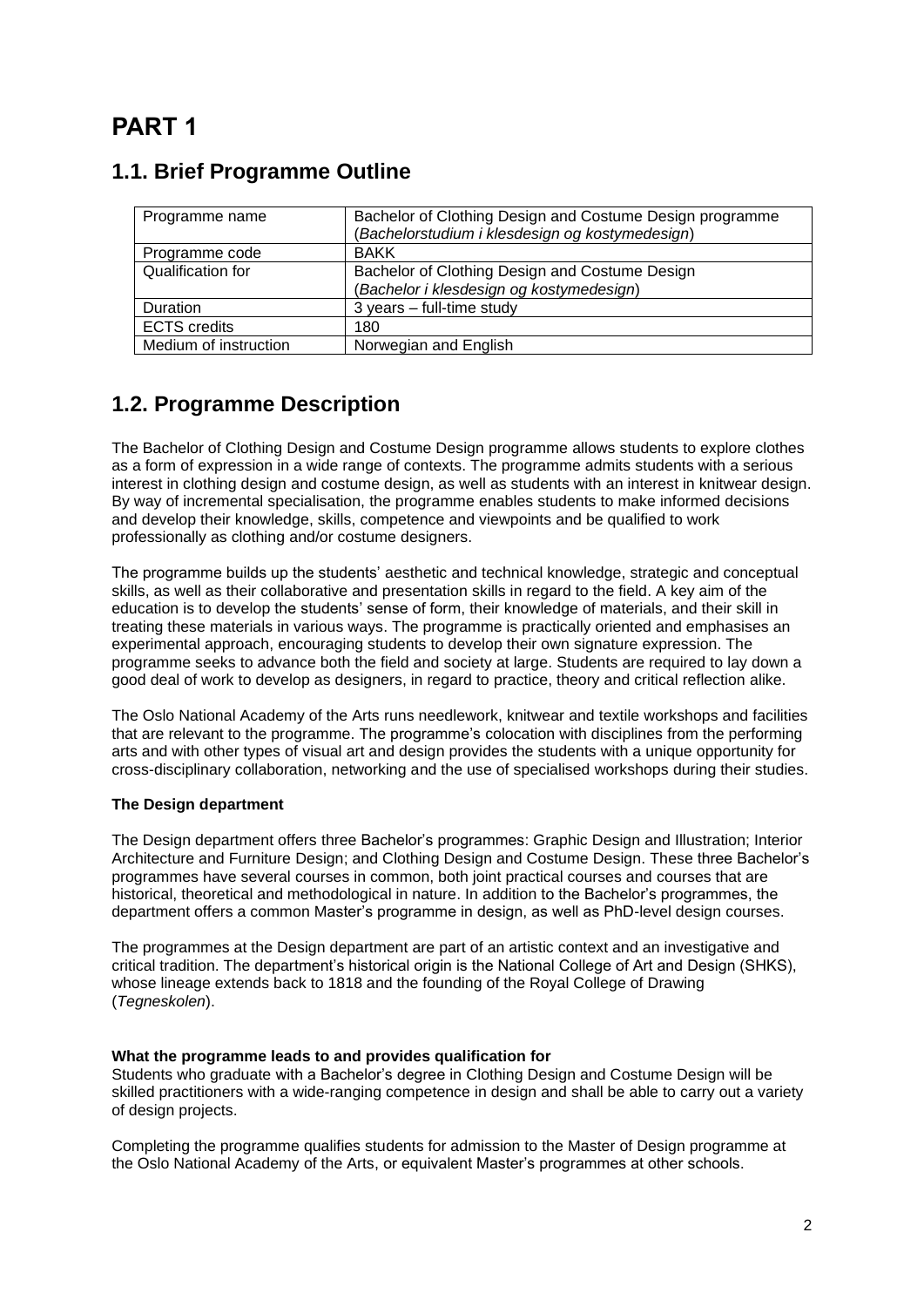### <span id="page-2-0"></span>**1.3. Admission Requirements**

Admission takes place on the basis of the candidates' admission tests and higher education entrance qualification (Norw. *generell studiekompetanse*). Exemptions from the requirement to such a higher education entrance qualification can apply to applicants whose admission test documents special qualifications relevant to the discipline.

An overall assessment of each individual applicant will be carried out, with a particular emphasis on the applicants' potential within the field of design

- curiosity, imagination, engagement and capacity to reflect
- ability to express themselves visually, both in writing and orally
- interest in, understanding of and sensibility to three-dimensional form and textile materials
- independence and collaborative skills
- interest in clothes, costumes, fashion, sewing and pattern making

The admission test is two-part and may include an interview.

### <span id="page-2-1"></span>**1.4. The Programme's Learning Outcomes**

Upon completing the programme, students shall

- have a clear understanding of their artistic and creative strengths as clothing designers and/or costume designers
- be able to use design-specific methods, theory and critical reflection to develop design expressions that showcase their artistic and creative ability and originality
- be able to acquire, use and develop knowledge, skills and methodological tools from specific and specialised areas within the discipline in their own design process
- be able to plan, develop and carry out design projects, both independently and in collaboration with others
- be able to make deliberate, independent decisions in design work that take into consideration relevant cultural and ethical aspects, as well as issues related to taking responsibility for the environment and nature
- be able to place their own work in a context and document and present their ideas and concepts, all the phases of a design process, and the relevant theory and methodology, whether orally, in writing or visually

#### <span id="page-2-2"></span>**1.5. Structure and Progression**

The programme has been set up with an eye towards incremental development, from an introduction to basic tools and discipline-specific processes, to more extensive and independent work on complex problems. In order to build up practical competence in project management/steering and a capacity to make independent decisions, the degree of independent study and specialisation increases throughout the programme. Year 1 is dedicated to providing a common underpinning within the fields of clothing design and costume design. Year 2 allows for a limited amount of specialisation, which also includes knitwear design. Year 3 is devoted to the students fully specialising themselves in their chosen fields of interest within clothing design and costume design. The programme concludes with a larger work where the student chooses the approach, theme and methodology and works independently under supervision.

#### **Year 1**

During the first semester, students are introduced to clothes and costumes as forms of expression and learn about the discipline's basic tools, techniques and terms. Students experiment with key tools to develop and realise their ideas and design and create outfits and items of clothing. The semester also includes an introduction to costume history and the history and theory of fashion.

During the second semester, students experiment more extensively with the technical and methodological instruments of clothing design and costume design. Important effects include the use of colour, materials and silhouettes in three-dimensional expressions on bodies in motion. Students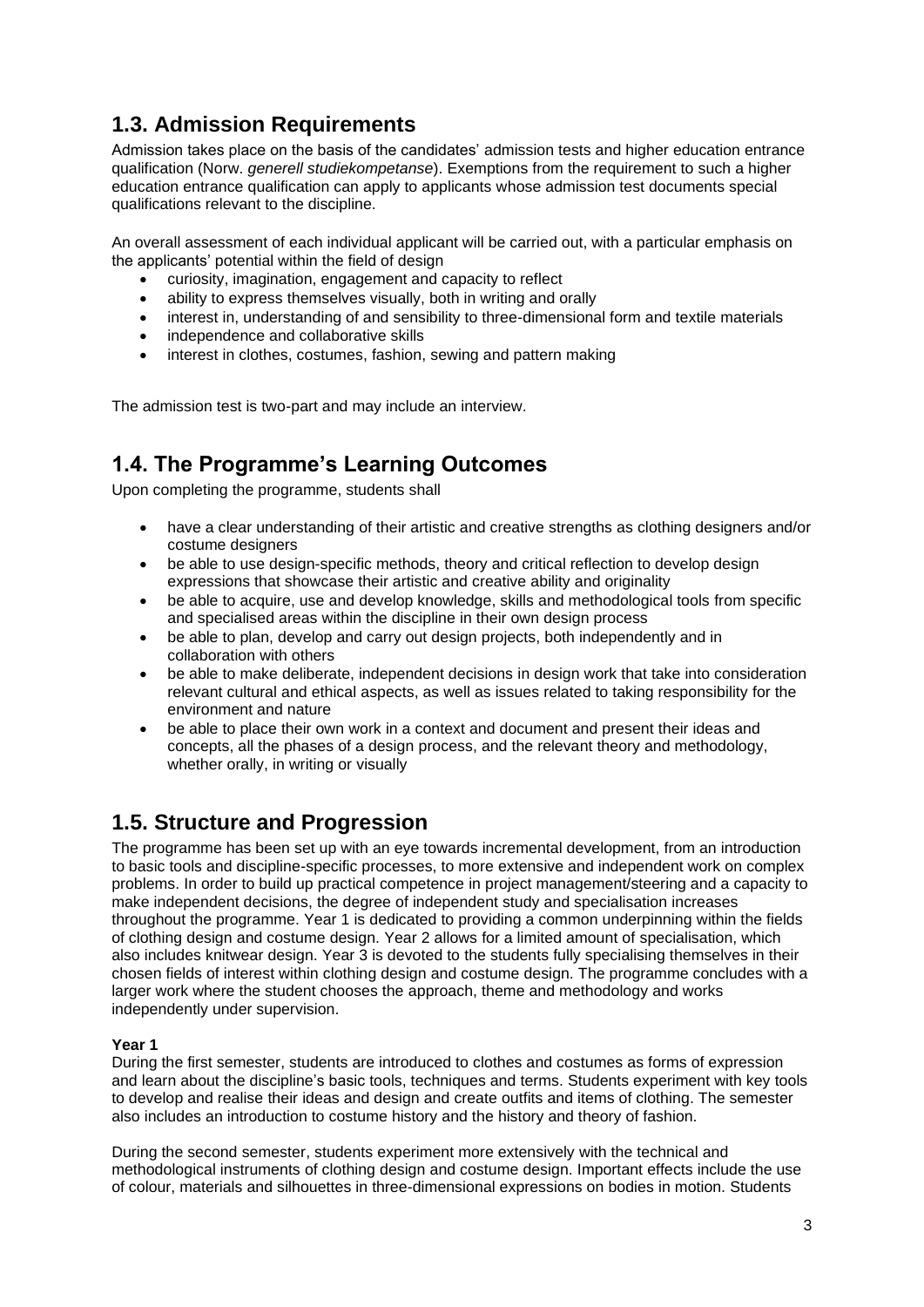learn to work on developing concepts and ideas in experimental ways. The semester includes an introduction to the history, theory and methodology of the theatre and costumes.

#### **Year 2**

During the third semester, students expand their knowledge of materials and colour by exploring the techniques and effects of three-dimensional design and creating apparel with their own distinctive style. Students choose between focusing on the methodological development of costumes or on developing clothes and collections that focus on knitwear design.

The fourth semester has an external focus on the wider world, society at large and the commercial sector. Students go on placement at a professional clothing or costume designer. They will also use their practical, technical and theoretical knowledge and skills and gain experience with defining and developing a project of their own. Students research sources and use design-specific methods to develop their ideas and reflect on and cultivate their identity as designers. During this semester, students may choose to take part in an exchange programme at another institution.

#### **Year 3**

During the fifth semester, students may choose between taking part in an exchange programme at another institution or working on a self-defined project within their chosen area of specialisation. Students who specialise in clothing design hone their ideas for their own distinctive stye in a project that focuses on the industrial and commercial aspects of clothing and fashion. Students who specialise in costume design collaborate with other performing artists in a production. By means of their own self-defined project, students test out their ideas and anticipate their upcoming graduation project.

During the sixth semester, students work on preparing, designing, executing and presenting their concluding Bachelor's project. Students formulate a project description and receive supervision, but are themselves responsible for the choices they make when carrying out the project. Conveying and presenting their work to both experts in the field and the general public, for example through showings or performances, represents a key part of the students' examination along with the exhibition.

The programme is a full-time study. ECTS credits are used to describe the scope of the studies/ work required to take the programme's various courses. 60 ECTS credits correspond to a year of full-time study. One ECTS credit corresponds to 25 to 30 hours of work by the student. Hours of work include all educator-led teaching, supervision and independent work. Some courses may rely heavily on educator-led teaching, while other courses emphasise the student's independent work.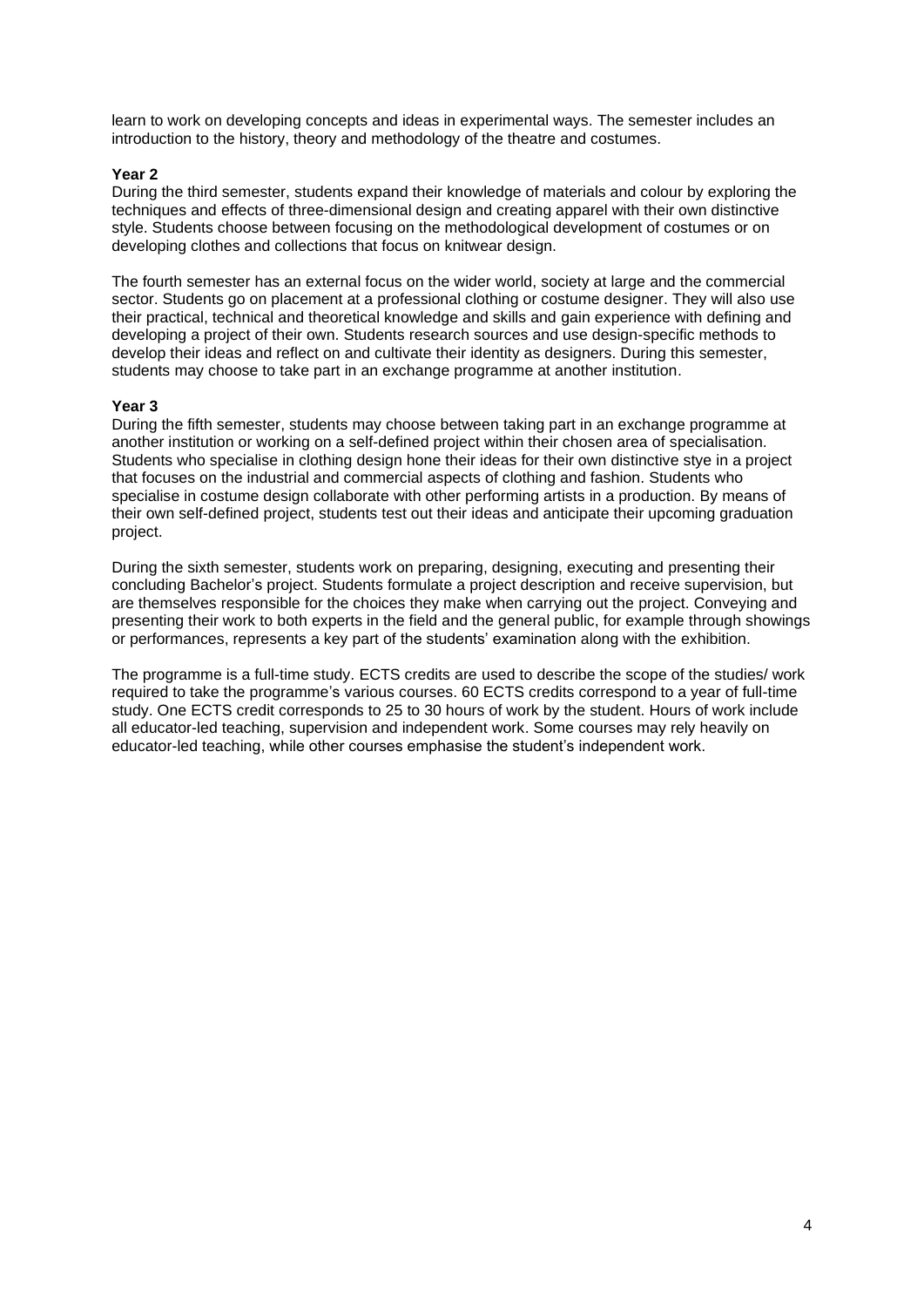## <span id="page-4-0"></span>**1.5.1. Course Structure**

| <b>Course</b> | <b>Course name</b>                                             | <b>ECTS credits per semester</b> |                |                |                 |    |                 |
|---------------|----------------------------------------------------------------|----------------------------------|----------------|----------------|-----------------|----|-----------------|
| code          |                                                                | 1                                | $\overline{2}$ | 3              | 4               | 5  | 6               |
| <b>Autumn</b> |                                                                |                                  |                |                |                 |    |                 |
| <b>KK101</b>  | Introduction to Materials, Tools and<br><b>Techniques</b>      | 15                               |                |                |                 |    |                 |
| <b>KK105</b>  | Theory and History: Costume and Fashion                        | $\overline{5}$                   |                |                |                 |    |                 |
| <b>KK103</b>  | Knitting, Colour and Materials                                 | $\overline{5}$                   |                |                |                 |    |                 |
| <b>DE101</b>  | Drawing, Form and Colour 1                                     | 5                                |                |                |                 |    |                 |
| <b>Spring</b> |                                                                |                                  |                |                |                 |    |                 |
| <b>KK102</b>  | Body: Idea and Form                                            |                                  | 5              |                |                 |    |                 |
| <b>KK106</b>  | Theory, History and Method of Costume<br>Design                |                                  | $\overline{5}$ |                |                 |    |                 |
| <b>KK104</b>  | Concept and Method                                             |                                  | 10             |                |                 |    |                 |
| DE102         | Art and Design History 1                                       |                                  | 5              |                |                 |    |                 |
| DE103         | Drawing, Form and Colour 2                                     |                                  | 5              |                |                 |    |                 |
|               |                                                                |                                  |                |                |                 |    |                 |
| <b>Autumn</b> |                                                                |                                  |                |                |                 |    |                 |
| <b>KK201</b>  | Materials and Transformation                                   |                                  |                | 15             |                 |    |                 |
|               | One of the following two courses:                              |                                  |                | 10             |                 |    |                 |
| <b>KK202</b>  | Elective course: Costume and<br><b>Concept Development</b>     |                                  |                |                |                 |    |                 |
| <b>KK203</b>  | Elective course: Knitwear and<br><b>Collection Development</b> |                                  |                |                |                 |    |                 |
| <b>DE204</b>  | Art and Design History 2                                       |                                  |                | $\overline{5}$ |                 |    |                 |
| <b>Spring</b> |                                                                |                                  |                |                |                 |    |                 |
| <b>KK204</b>  | Placement in Professional Practice                             |                                  |                |                | 10              |    |                 |
| <b>KK205</b>  | Perspective and Identity                                       |                                  |                |                | $\overline{15}$ |    |                 |
| <b>DE201</b>  | Art and Design Theory 1                                        |                                  |                |                | 5               |    |                 |
|               |                                                                |                                  |                |                |                 |    |                 |
| <b>Autumn</b> |                                                                |                                  |                |                |                 |    |                 |
|               | One of the following two courses:                              |                                  |                |                |                 | 15 |                 |
| <b>KK301</b>  | Elective course: Clothes in Context                            |                                  |                |                |                 |    |                 |
| <b>KK302</b>  | Elective course: Costumes in Context                           |                                  |                |                |                 |    |                 |
| <b>KK303</b>  | <b>Individual Project</b>                                      |                                  |                |                |                 | 10 |                 |
| DE302         | Art and Design Theory 2                                        |                                  |                |                |                 | 5  |                 |
| <b>Spring</b> |                                                                |                                  |                |                |                 |    |                 |
| <b>KK304</b>  | Professional Practice, Strategy and<br>Communication           |                                  |                |                |                 |    | 5               |
| DE303         | Art and Design Theory 3                                        |                                  |                |                |                 |    | 5               |
| <b>KK350</b>  | <b>Bachelor Project</b>                                        |                                  |                |                |                 |    | $\overline{20}$ |
|               | <b>TOTAL</b>                                                   | 30                               | 30             | 30             | 30              | 30 | 30              |

Overview of all the courses, with ECTS credits:

See part 2 for course descriptions.

#### <span id="page-4-1"></span>**1.5.2. Exchange Programmes**

Students at the Oslo National Academy of the Arts have the opportunity to participate in an exchange programme at another institution of higher education during their studies. Students at the Bachelor of Clothing Design and Costume Design programme may participate in such a programme during semester 4 or 5.

Updated information on the Academy's exchange programme agreements is available at [www.khio.no.](http://www.khio.no/)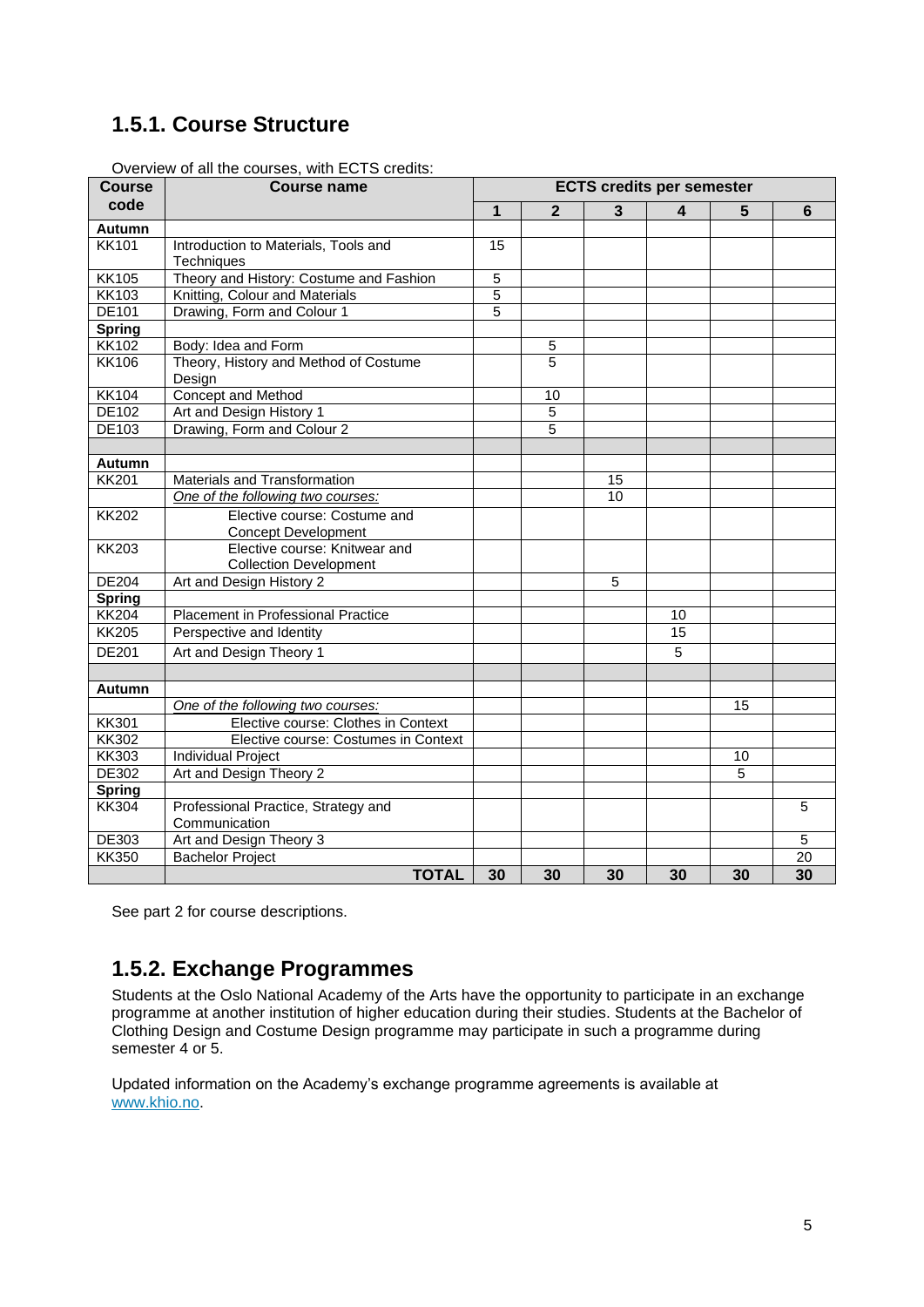### <span id="page-5-0"></span>**1.6. Teaching and Learning Methods**

The teaching is largely practical and workshop- and project-based, and it includes both abstract and experimental assignments and realistic projects. The projects teach students how to develop ideas and concepts and manage projects, giving them experience with both individual processes and collaboration.

The programme consists of educator-led teaching, supervision and independent work. Much of the teaching takes place as group instruction and requires active participation in academic discussions. Forms of instruction may include courses, studio work, lectures, assigned literature, workshops, field trips, reviews, presentations, exhibitions, assignments and projects. The amount of independent work increases during the programme. In order to optimise each student's learning experience and the learning environment as a whole, it is critical that students are present and take active part in all teaching and course-related work.

During their studies, students have the opportunity for student placement and practical experience. Study trips in Norway and abroad may also be offered during the programme.

The programme's teaching is based on artistic and experiential knowledge and unfolds in relation to the Design department's artistic research.

The programme's coursework requirements include

- completion of all mandatory assignments within the stated deadlines
- participation in teaching and activities defined as mandatory in the various course curricula.

Students who do not meet the coursework requirements may be given additional assignments in order to fulfil these requirements. This may for example concern participating in supplementary teaching or solving an assignment that maintains the course's learning outcomes. Students with a high degree of absence, or who have been absent from mandatory teaching that cannot be replaced by an alternative assignment, must re-take the course as an independent study the following semester. In such an event, the student is not entitled to supervision/teaching in the course.

The language of instruction in the programme is Norwegian. In addition, some of the teaching, supervision and literature is in English.

The Bachelor of Clothing Design and Costume Design programme is a full-time study. Students are not allowed to undertake extracurricular obligations that interferes with or affects their studies unless they have an agreement with the Academy. Provisions on absence and leave have been laid down in the regulations concerning studies at the Oslo National Academy of the Arts (*Forskrift om studiene ved Kunsthøgskolen i Oslo*).

#### <span id="page-5-1"></span>**1.7. Assessment**

The coursework requirements must be approved in order for students to receive their final course assessment.

The courses are assessed on the basis of each course's stated learning outcomes and coursework requirements. On the basis of the programme's curriculum, the course coordinators set up the various course curricula and publish them before the courses start. The course curricula shall describe teaching plans, coursework requirements, deadlines, assessment criteria and assessment forms.

Assessment forms may include presentations, exhibitions, reviews, tests, written assignments or portfolios. The assessment will be done by the course coordinator in collaboration with other teachers within the field at the Academy and/or external guest teachers. Further information on the assessment forms is provided in the individual course curricula.

In order to ensure academic progression, students must complete all the courses of a given academic year before advancing to the next academic year. Students must also pass all the courses of a given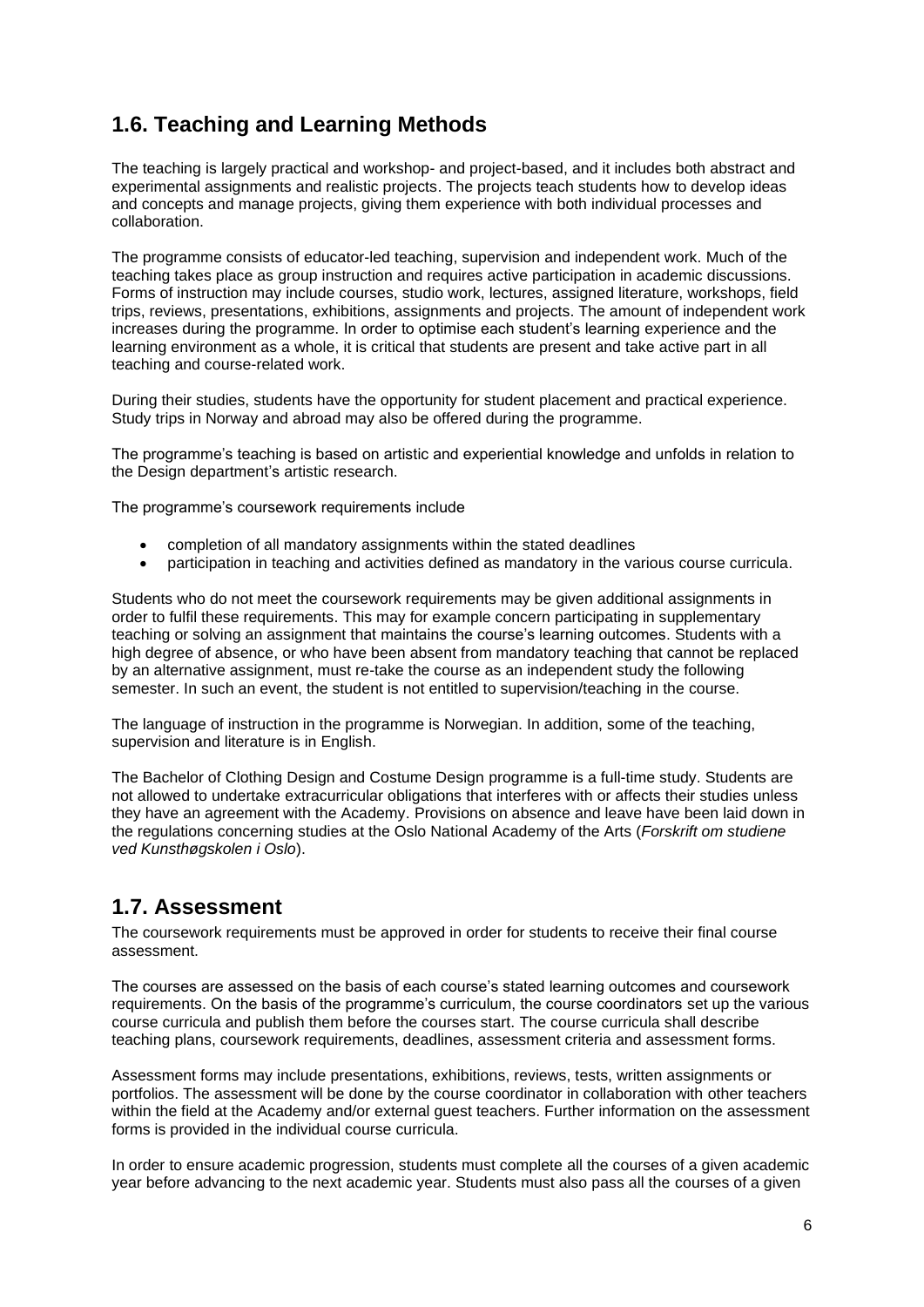semester before they are eligible to receive final assessments in courses the next semester. In exceptional cases, this requirement may be waived upon application to the dean.

Students must pass all the programme's courses in order to achieve the degree of Bachelor of Clothing Design and Costume Design.

The programme uses a pass/fail grading system.

Further provisions on assessment and exams have been laid down in the regulations concerning studies at the Oslo National Academy of the Arts.

#### <span id="page-6-0"></span>**1.8. Quality Assurance**

The Oslo National Academy of the Arts has systems for assuring and enhancing the quality of all parts of the education. Students are important contributors to this work, for example by participating in student evaluations and the annual learning environment survey.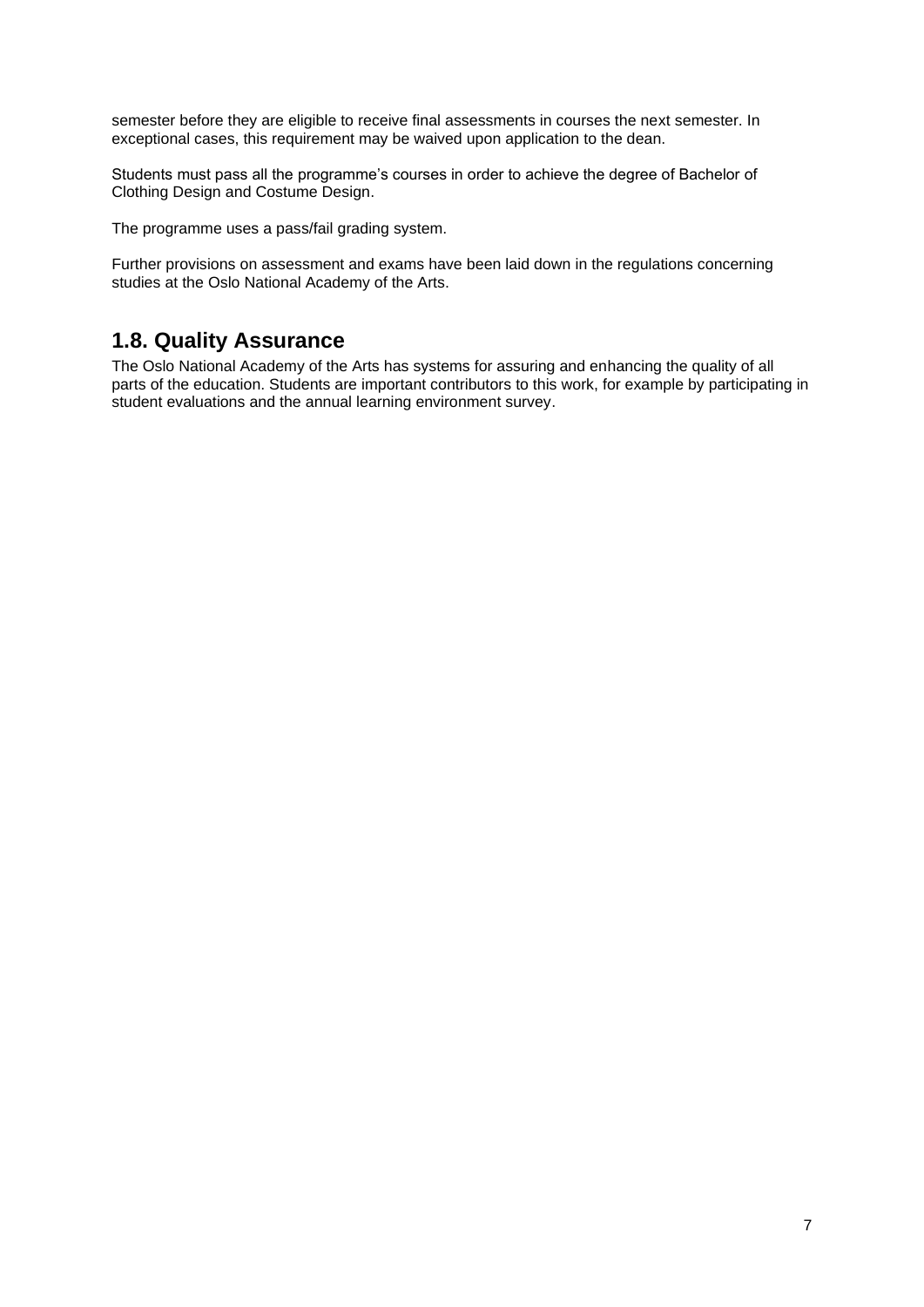# <span id="page-7-0"></span>**PART 2**

### <span id="page-7-1"></span>**2.1. Course Descriptions, Year 1**

### <span id="page-7-2"></span>**2.1.1. Introduction to Materials, Tools and Techniques**

*Fagverktøy*

#### **Course Outline**

| <b>ECTS</b> credits | 15                                                       |
|---------------------|----------------------------------------------------------|
| Course code         | <b>KK101</b>                                             |
| Level               | BA                                                       |
| Course delivery     | Year 1, semester 1                                       |
| Prerequisites       | Admission to the Bachelor of Clothing Design and Costume |
|                     | Design programme                                         |
| Assessment          | Pass/fail                                                |
| Programme           | Bachelor of Clothing Design and Costume Design           |

#### **Course Description**

The course provides knowledge about and experience with the basic technical and practical tools of clothing design and costume design. Through practical exercises, students are introduced to materials, tools, techniques, principles and concepts within sewing, draping, patternmaking, clothingrelated drawing and textile dyeing. The course also gives the students the safety training they need to have access to the sewing workshop and the machinery park, as well as the textile dye lab.

# **The Course's Learning Outcomes**

Upon completing the course, students shall

- have knowledge of practical experience with the tools, methods and techniques of garment-making
- be familiar with the basic principles and terminology of materials, draping, pattern making, sewing and clothing-related drawing
- have basic knowledge about fitting clothes in relation to a person's body
- be able to dye textiles and fibres on their own

#### **Teaching and Learning Methods**

Group instruction combined with individual supervision, lectures, assigned literature and independent practical work. Workshops and/or field trips may be included.

Coursework requirements:

- completion of all mandatory assignments within the stated deadlines
- participation in teaching and activities defined as mandatory in the course curriculum

#### **Assessment**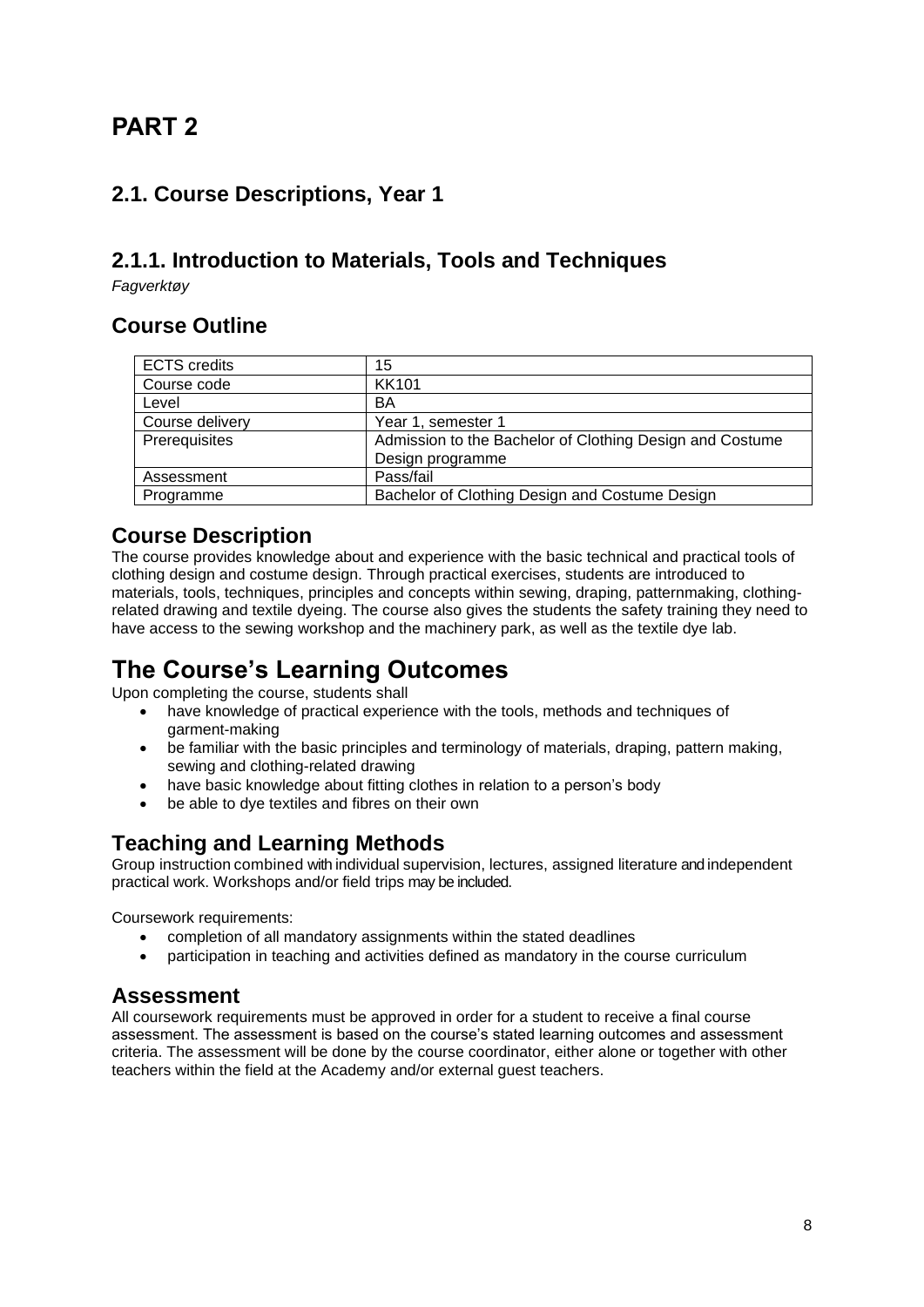## <span id="page-8-0"></span>**2.1.2. Theory and History: Costume and Fashion**

*Fagteori og historie: Klesdrakt og mote*

#### **Course Outline**

| <b>ECTS</b> credits | 5                                                        |
|---------------------|----------------------------------------------------------|
| Course code         | <b>KK105</b>                                             |
| Level               | BA                                                       |
| Course delivery     | Year 1, semester 1                                       |
| Prerequisites       | Admission to the Bachelor of Clothing Design and Costume |
|                     | Design programme                                         |
| Assessment          | Pass/fail                                                |
| Programme           | Bachelor of Clothing Design and Costume Design           |

#### **Course Description**

The course discusses clothing in the context of its past, present and future. Students are introduced to the basic history and theory of costume and fashion. Global and local perspectives and key themes about clothing are situated within the context of fashion design. The course teaches students how to use a variety of sources to gather information, acquire knowledge and gain an overview of the field.

#### **The Course's Learning Outcomes**

Upon completing the course, students shall

- be familiar with the basic history and theory of clothing and fashion, as well as important contemporary perspectives
- be aware of the historical, cultural, social and political contexts that clothes are part of, both locally and globally
- be able to use miscellaneous sources to gain an overview of the discipline's history, theory, development and innovation
- be familiar with relevant arenas and areas of employment for clothing designers
- be able to query and reflect critically on the field of clothing and fashion and exchange their viewpoints and experiences with others, both inside and outside the field

## **Teaching and Learning Methods**

Group instruction, lectures, assigned literature, independent work and group discussions. Workshops and/or field trips may be included.

Coursework requirements:

- completion of all mandatory assignments within the stated deadlines
- participation in teaching and activities defined as mandatory in the course curriculum

#### **Assessment**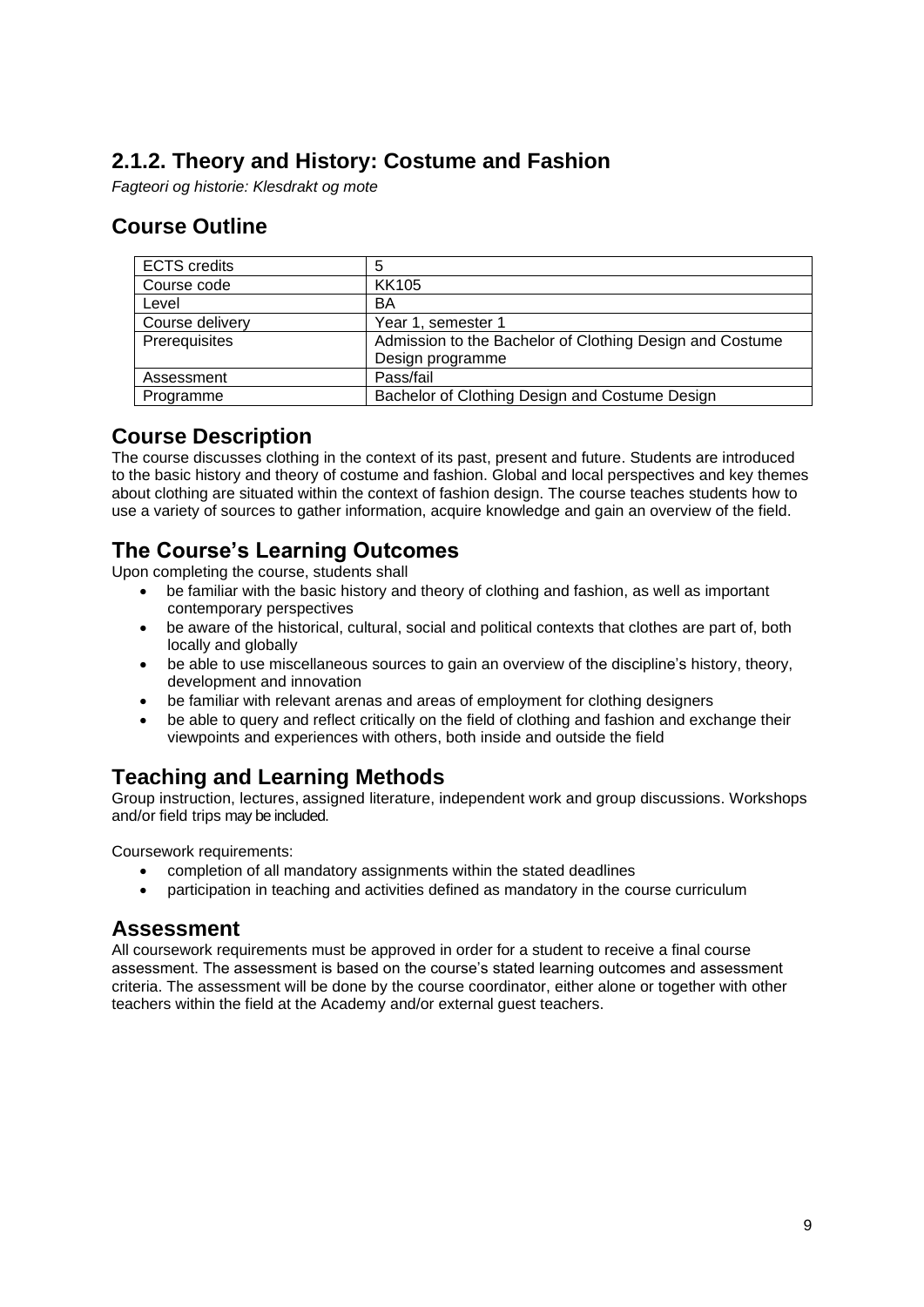#### <span id="page-9-0"></span>**2.1.3. Knitting, Colour and Materials**

*Strikk, farge og materialer*

### **Course Outline**

| <b>ECTS</b> credits | 5                                                        |
|---------------------|----------------------------------------------------------|
| Course code         | KK103                                                    |
| Level               | BA                                                       |
| Course delivery     | Year 1, semester 1                                       |
| Prerequisites       | Admission to the Bachelor of Clothing Design and Costume |
|                     | Design programme                                         |
| Assessment          | Pass/fail                                                |
| Programme           | Bachelor of Clothing Design and Costume Design           |

#### **Course Description**

The course provides a basic and practical introduction to knitting textile studies, colour theory and trend analysis. Students reflect on the importance of colour in clothes and costumes. The way in which colour interacts with the structure and texture of yarn and textiles is explored as a means of developing design ideas. The course introduces the students to the basic tools, techniques and terminology of knitwear design and teaches them how to calculate knitting patterns and material consumption. The course also affords the students the safety training they need to have access to the knitwear workshop.

#### **The Course's Learning Outcomes**

Upon completing the course, students shall

- be familiar with the relevant terminology and have basic knowledge about textile fibres and materials and their properties
- be familiar with the use, effect and importance of colour, structure and texture in clothes and costumes
- have basic technical skills and knowledge in regard to the tools, techniques and terminology of knitwear
- be able to work creatively with knitting, colours and materials and to document and systematise information and testing

## **Teaching and Learning Methods**

Theoretical and practical group instruction combined with individual supervision, lectures, assigned literature and independent work. Workshops and/or field trips may be included.

Coursework requirements:

- completion of all mandatory assignments within the stated deadlines
- participation in teaching and activities defined as mandatory in the course curriculum

#### **Assessment**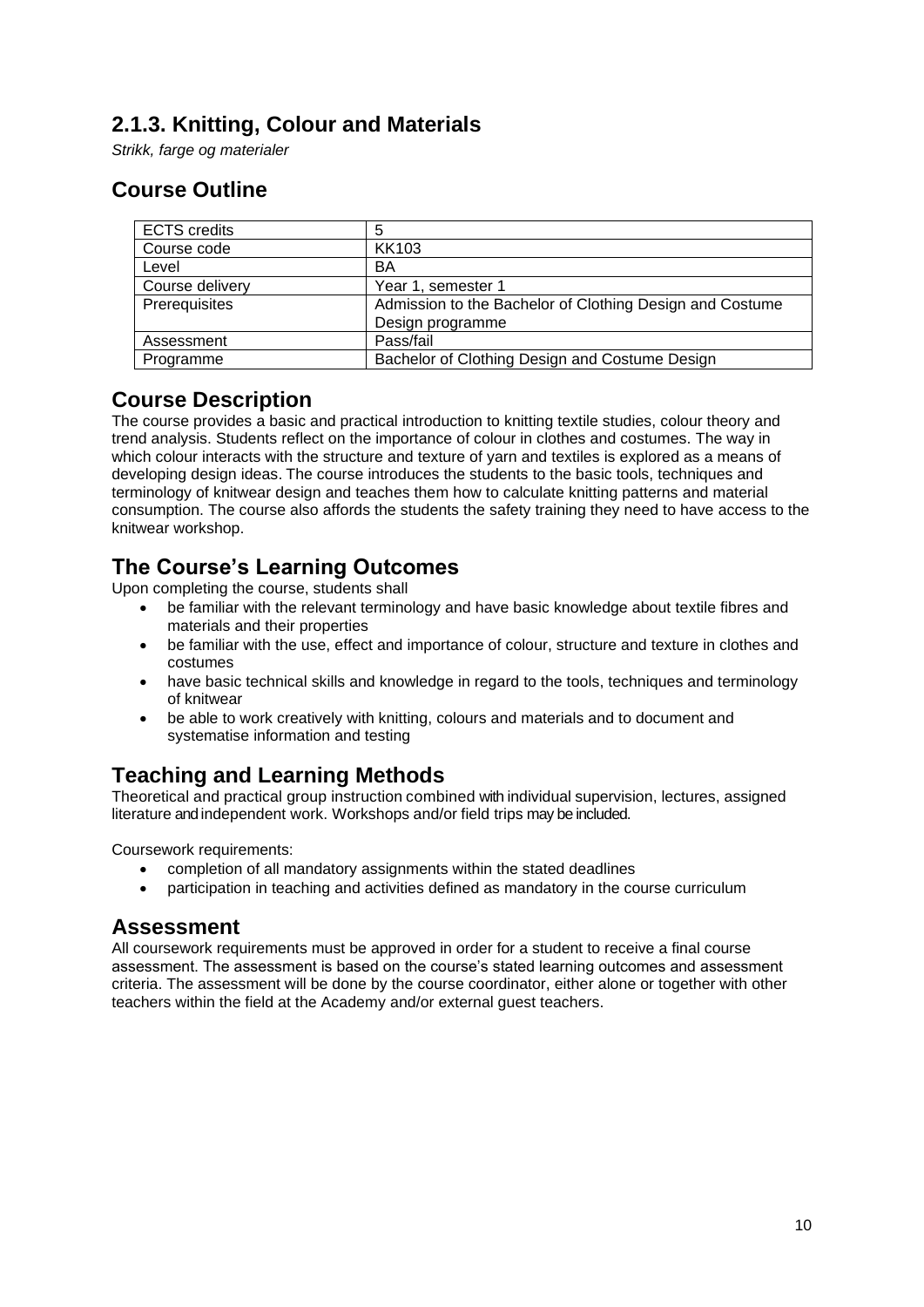### <span id="page-10-0"></span>**2.1.4. Drawing, Form and Colour 1**

*Tegning, form og farge 1*

### **Course Outline**

| <b>ECTS</b> credits | 5                                                           |
|---------------------|-------------------------------------------------------------|
| Course code         | <b>DE101</b>                                                |
| Level               | BA                                                          |
| Course delivery     | Year 1, semester 1                                          |
| Prerequisites       | Admission to one of the Bachelor's programmes at the Design |
|                     | department                                                  |
| Assessment          | Pass/fail                                                   |
| Programmes          | Bachelor of Graphic Design and Illustration                 |
|                     | Bachelor of Interior Architecture and Furniture Design      |
|                     | Bachelor of Clothing Design and Costume Design              |

## **Course Description**

Drawing is fundamental to all design practice, both as an investigative tool and as a creation in its own right. With an emphasis on figurative and corporeal drawing, the course explores the basic methods, techniques and concepts of drawing. By solving practical assignments and exercises that explore various drawing theories and principles, students expand their knowledge of perception, form and colour. The goal is to accustom the students to drawing as a key instrument.

#### **The Course's Learning Outcomes**

Upon completing the course, students shall

- be familiar with central concepts, techniques and methods of drawing
- have theoretical and practical knowledge about perception, form and colour in drawing
- have experience with drawing as a tool and be able to use this in their own work
- have basic skills in drawing bodies and have begun to develop and practise their own
- approach to drawing

#### **Teaching and Learning Methods**

Group instruction and independent work, lectures, studio work, presentations and reviews. Workshops and/or field trips may be included.

Coursework requirements:

- completion of all mandatory assignments within the stated deadlines
- participation in teaching and activities defined as mandatory in the course curriculum

#### **Assessment**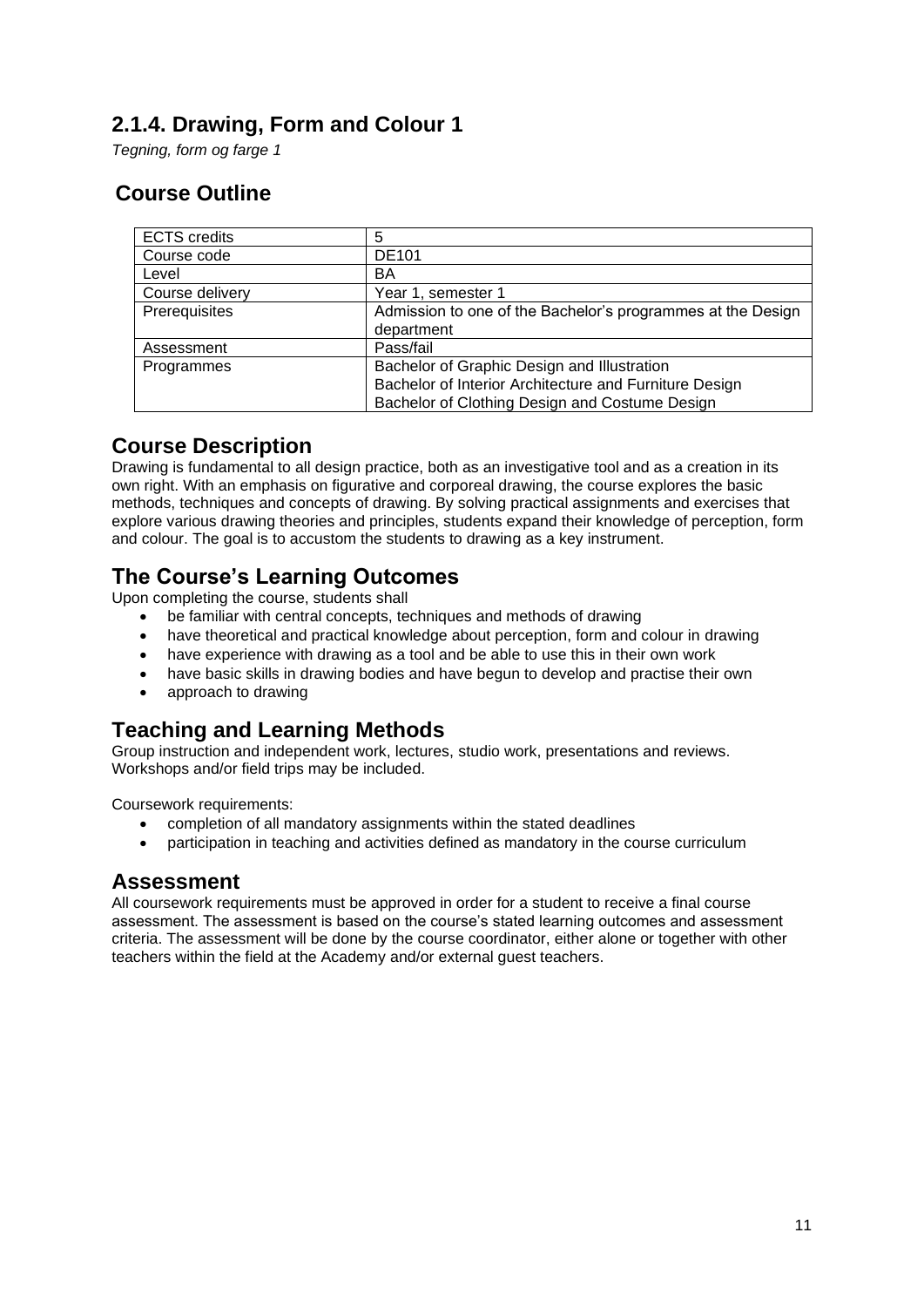## <span id="page-11-0"></span>**2.1.5. Body: Idea and Form**

*Kropp: Idé og form*

#### **Course Outline**

| <b>ECTS</b> credits | 5                                              |
|---------------------|------------------------------------------------|
| Course code         | KK102                                          |
| Level               | BA                                             |
| Course delivery     | Year 1, semester 2                             |
| Prerequisites       | Passed semester 1                              |
| Assessment          | Pass/fail                                      |
| Programme           | Bachelor of Clothing Design and Costume Design |

#### **Course Description**

By exploring forms and silhouettes on a body, the course provides a basic introduction to practical and methodological tools to examine, analyse and experiment while developing ideas into clothes. Students work creatively within a given framework. By testing materials, modelling, drawing and constructing, the students develop an idea and create a silhouette that is adapted to and shown on a body in motion. The course includes a basic introduction to how to visually document and present a design process through a portfolio.

### **The Course's Learning Outcomes**

Upon completing the course, students shall

- be able to research and analyse sources to develop their own ideas and complete an outfit
- have basic knowledge about the creative use of construction, modelling and sewing
- have an understanding of the material's importance to how clothing interacts with a body in motion
- be able to document and present all the phases of a creative process

#### **Teaching and Learning Methods**

Group instruction combined with individual supervision, lectures and practical work. The course is organised as a project with independent work. Workshops and/or field trips may be included.

Coursework requirements:

- completion of all mandatory assignments within the stated deadlines
- participation in teaching and activities defined as mandatory in the course curriculum

#### **Assessment**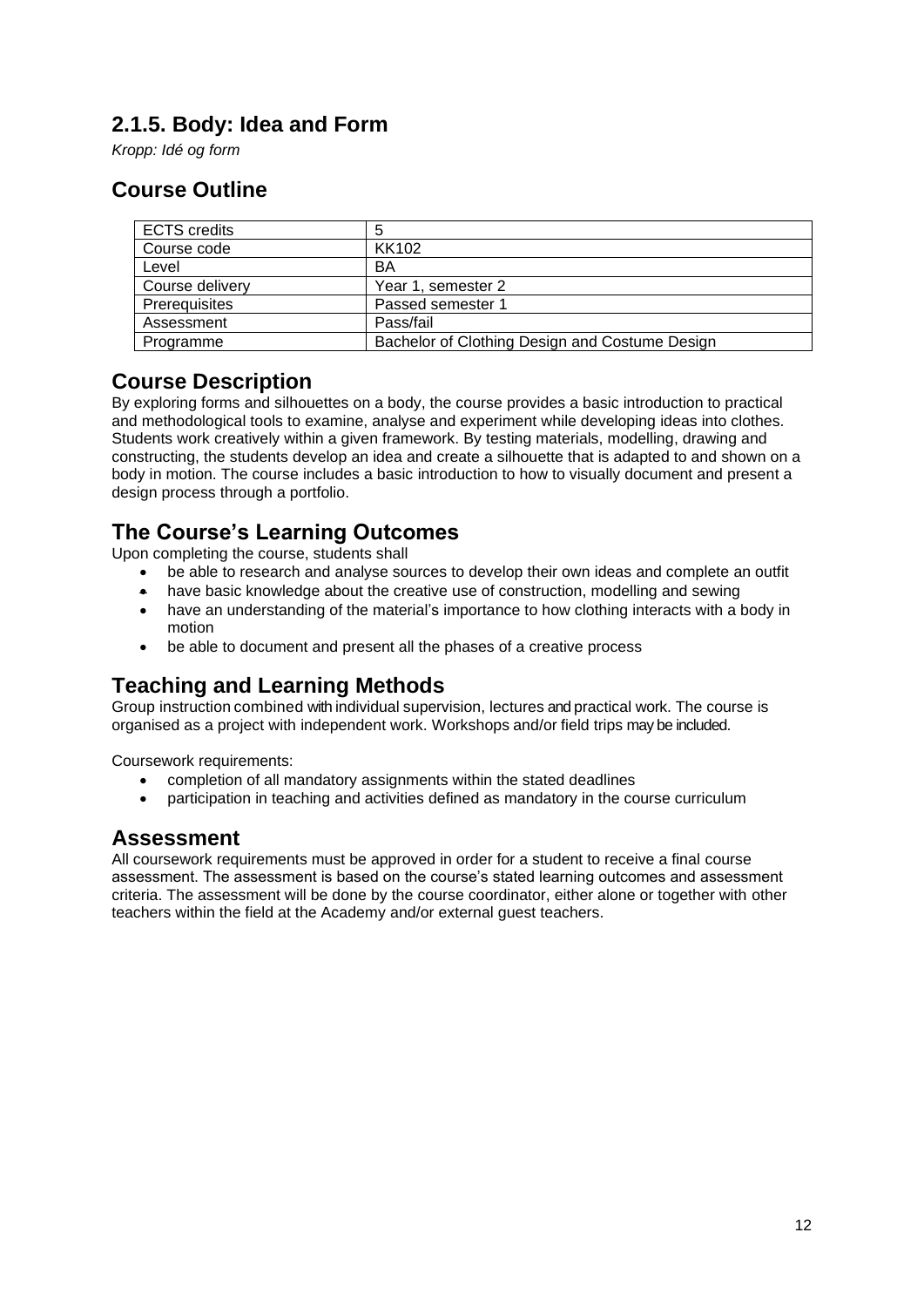## <span id="page-12-0"></span>**2.1.6. Theory, History and Method of Costume Design**

*Fagteori, historie og metode: Kostymedesign*

#### **Course Outline**

| <b>ECTS</b> credits | 5                                              |
|---------------------|------------------------------------------------|
| Course code         | <b>KK106</b>                                   |
| Level               | BA                                             |
| Course delivery     | Year 1, semester 2                             |
| Prerequisites       | Passed semester 1                              |
| Assessment          | Pass/fail                                      |
| Programme           | Bachelor of Clothing Design and Costume Design |

#### **Course Description**

The course provides a basic introduction to the history, theory and methodology of costume design and the performing arts. Students are introduced to the various practices, areas of employment and basic methods of costume design. By watching stage productions and films together and reflecting on such cultural expressions, students gain insight into various perspectives and themes within the performing arts as related to costume design and their own design practice.

#### **The Course's Learning Outcomes**

Upon completing the course, students shall

- be familiar with the history, theory and methodology of costume design, the performing arts and film, as well as important contemporary perspectives
- be aware of the historical, cultural, social and political contexts that costumes in the performing arts and film are part of
- be able to use a variety of sources to gain an overview of the discipline's history, theory, development and innovation
- be familiar with relevant arenas and areas of employment for costume designers
- be able to query and reflect critically on the field of costume design and exchange their viewpoints and experiences with others, both inside and outside the field

#### **Teaching and Learning Methods**

Theoretical and practical group instruction combined with individual supervision, lectures, assigned literature and independent work. Workshops and/or field trips may be included.

Coursework requirements:

- completion of all mandatory assignments within the stated deadlines
- participation in teaching and activities defined as mandatory in the course curriculum

#### **Assessment**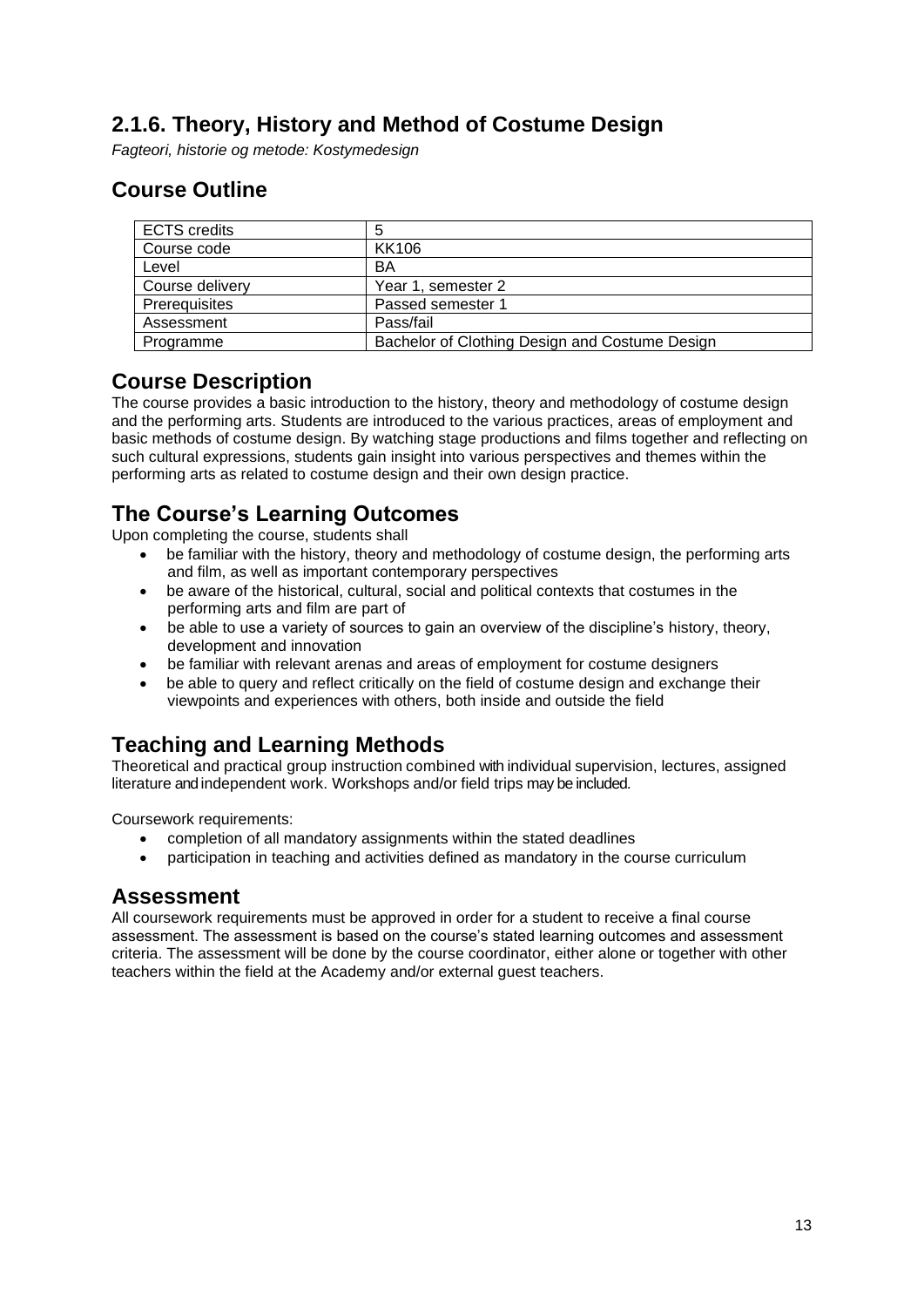## <span id="page-13-0"></span>**2.1.7. Concept and Method**

*Konsept og metode*

#### **Course Outline**

| <b>ECTS</b> credits | 10                                             |
|---------------------|------------------------------------------------|
| Course code         | <b>KK104</b>                                   |
| Level               | BA                                             |
| Course delivery     | Year 1, semester 2                             |
| Prerequisites       | Passed semester 1                              |
| Assessment          | Pass/fail                                      |
| Programme           | Bachelor of Clothing Design and Costume Design |

#### **Course Description**

By means of a practical project, the course presents clothing in the context of its past, present and future. Students work on creating a coherent clothing or costume concept in the form of a wardrobe for a user or a character. By studying historical clothing and analysing the work of other clothing or costume designers, students develop their own concept. An experimental process, whereby students are shown how to search for and analyse sources in order to convert ideas and concepts into completed outfits, helps the students use and expand their theoretical knowledge and practical and methodological skills. By assisting graduation students for a limited time, the students also gain insight into the design processes of their peers. Students are introduced to presentation techniques and then document and present their ideas, processes and concepts both visually in a portfolio and through an oral presentation. They are also given a basic introduction on how to use digital tools to draw and design clothing.

#### **The Course's Learning Outcomes**

Upon completing the course, students shall

- be familiar with and able to use basic design methods to develop clothing and costume concepts
- be able to develop ideas after searching for and analysing sources concerning historical clothing and contemporary designers
- be familiar with developing, producing and presenting a simple collection and/or character costumes
- have basic knowledge about digital methods of drawing clothes
- be able to document and present ideas, processes and concepts, both visually and orally

## **Teaching and Learning Methods**

Group instruction combined with individual supervision, lectures and practical work. The course is organised as a project with independent work. Workshops and/or field trips may be included.

Coursework requirements:

- completion of all mandatory assignments within the stated deadlines
- participation in teaching and activities defined as mandatory in the course curriculum

#### **Assessment**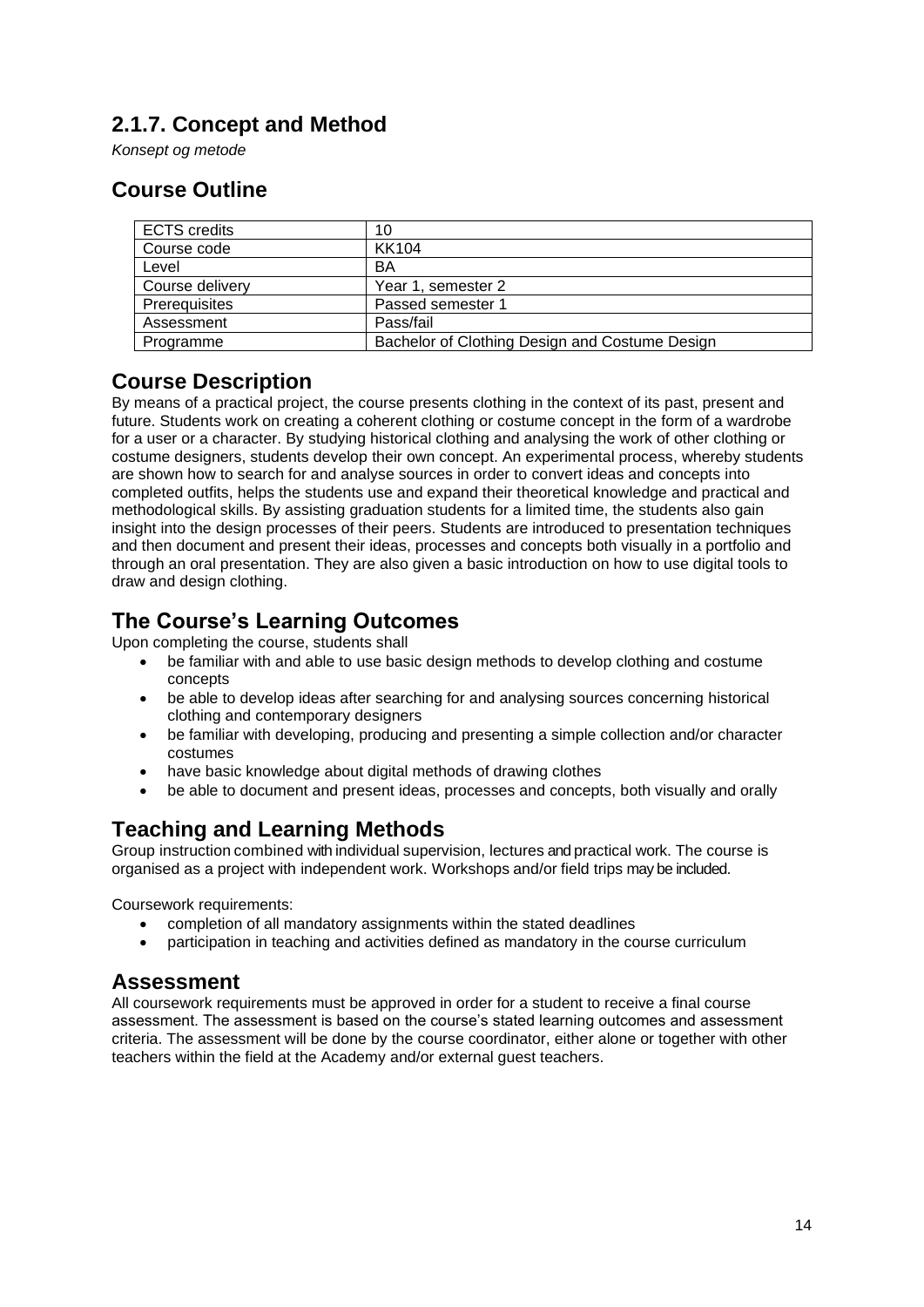## <span id="page-14-0"></span>**2.1.8 Art and Design History 1**

*Kunst- og designhistorie 1*

### **Course Outline**

| <b>ECTS</b> credits | 5                                                      |
|---------------------|--------------------------------------------------------|
| Course code         | <b>DE102</b>                                           |
| Level               | BA                                                     |
| Course delivery     | Year 1, semester 2                                     |
| Prerequisites       | Passed semester 1                                      |
| Assessment          | Pass/fail                                              |
| Programmes          | Bachelor of Graphic Design and Illustration            |
|                     | Bachelor of Interior Architecture and Furniture Design |
|                     | Bachelor of Clothing Design and Costume Design         |

#### **Course Description**

The course presents the main features of art and design history. A key element will be a review of important eras and trends within design, from the emergence of modern design in the late 19th century and until today, also taking a glance at art history. The course aims to expand the students' understanding of the shaping of artefacts and environments as seen from a historical and social perspective.

#### **The Course's Learning Outcomes**

Upon completing the course, students shall be able to

- analyse and explain styles and eras
- put contemporary design into a historical perspective
- see themselves and their artistic practice and outlook in a wider context

#### **Teaching and Learning Methods**

Lectures, assigned literature, independent studies, group studies, presentations.

Coursework requirements:

- completion of all mandatory assignments within the stated deadlines
- participation in teaching and activities defined as mandatory in the course curriculum

#### **Assessment**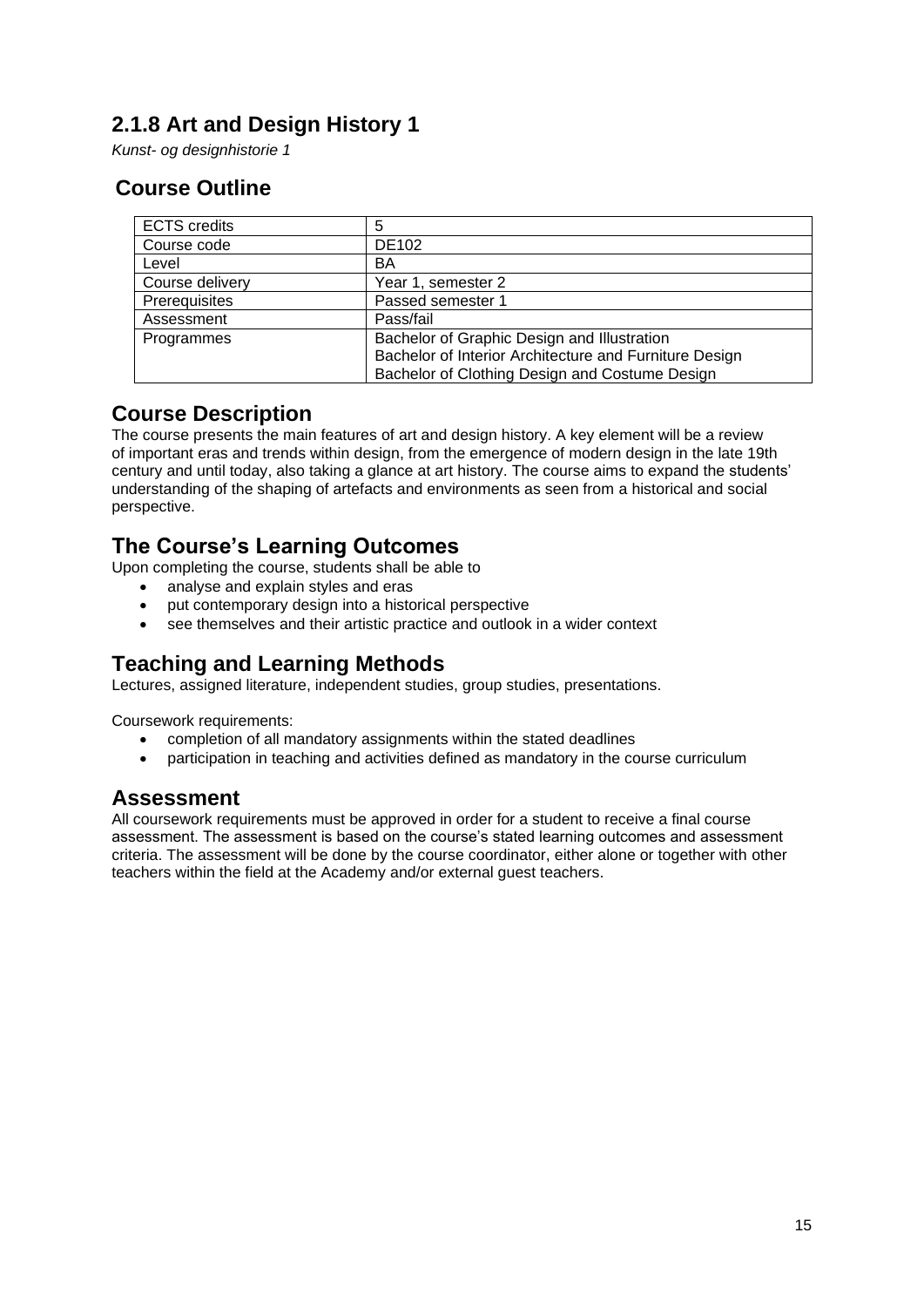#### <span id="page-15-0"></span>**2.1.9. Drawing, Form and Colour 2**

*Tegning, form og farge 2*

### **Course Outline**

| <b>ECTS</b> credits | 5                                                      |
|---------------------|--------------------------------------------------------|
| Course code         | <b>DE103</b>                                           |
| Level               | BA                                                     |
| Course delivery     | Year 1, semester 2                                     |
| Prerequisites       | Passed semester 1                                      |
| Assessment          | Pass/fail                                              |
| Programmes          | Bachelor of Graphic Design and Illustration            |
|                     | Bachelor of Interior Architecture and Furniture Design |
|                     | Bachelor of Clothing Design and Costume Design         |

#### **Course Description**

The course introduces students to the central theories, principles and concepts of form and colour as a basis for practical exercises and experiments in various materials. The teaching of form emphasises the observation and description of surface, volume, elements and motion. The teaching of colour explores central concepts and methods within colour theory and lighting. The teaching of drawing in emphasises the spatial and three-dimensional. The aim is that students shall be able to use and expand their knowledge of and skills in drawing, form and colour in their design processes.

### **The Course's Learning Outcomes**

Upon completing the course, students shall

- be familiar with the most central theories of form and colour
- have experience with investigating form and colour
- be able to use knowledge about and experience with drawing, form and colour as tools in their own work

## **Teaching and Learning Methods**

Practical assignments and exercises that explore various principles of form and colour. Group instruction and independent work, lectures, a workshop introduction, studio work, presentations and reviews. Workshops and/or field trips may be included. The course concludes with the submission of a final assignment.

Coursework requirements:

- completion of all mandatory assignments within the stated deadlines
- participation in teaching and activities defined as mandatory in the course curriculum

#### **Assessment**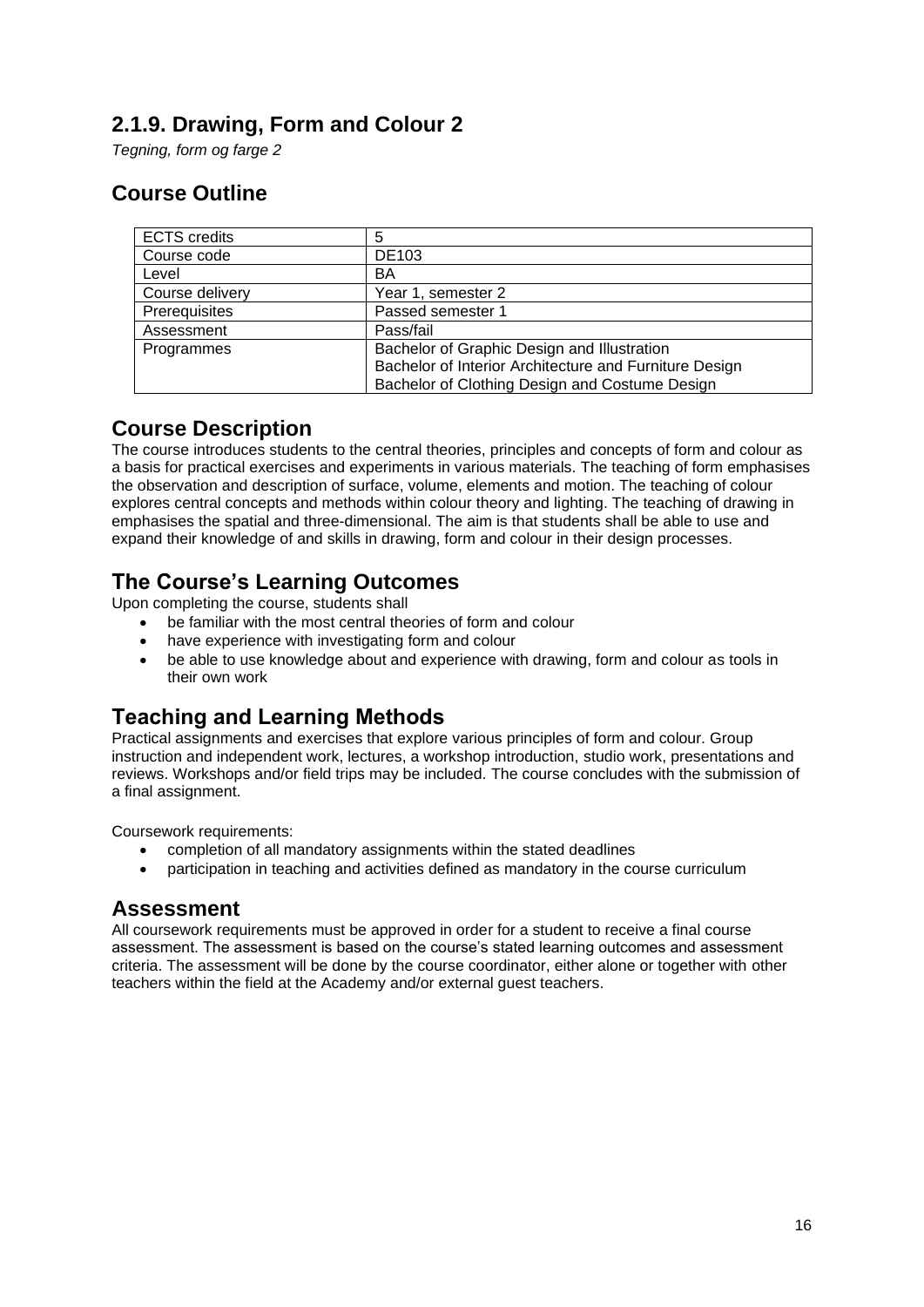## <span id="page-16-0"></span>**2.2. Course Descriptions, Year 2**

### <span id="page-16-1"></span>**2.2.1. Materials and Transformation**

*Materialer og transformasjon*

#### **Course Outline**

| <b>ECTS</b> credits | 10                                             |
|---------------------|------------------------------------------------|
| Course code         | <b>KK201</b>                                   |
| Level               | BA                                             |
| Course delivery     | Year 2, semester 3                             |
| Prerequisites       | Passed year 1                                  |
| Assessment          | Pass/fail                                      |
| Programme           | Bachelor of Clothing Design and Costume Design |

### **Course Description**

The course addresses and relates textile knowledge to an expanded cultural and social perspective. Students gain an overview of trends and expand their knowledge and vocabulary of materials and textiles. The course shows how analysing and interpreting a text can be a springboard for developing artistic ideas. By working on a project, students examine the potential of materials by treating and experimenting with textile properties and techniques in the encounter between body and clothing. Students also expand their knowledge of textile dyeing. The course provides an opportunity to explore new tools and techniques in order to create, treat, patinate and transform materials through for example knitting, printing, embroidery, tapestry and laser cutting. Students shall document and stage their process and result, both visually and orally.

#### **The Course's Learning Outcomes**

Upon completing the course, students shall

- have in-depth knowledge about, and an expanded vocabulary of, textile materials
- be familiar with the social and environmental aspect of producing and using various materials
- have expanded their knowledge about the tools and techniques of material treatment and patination
- be able to interpret texts to underpin the artistic processes in their own design work
- have acquired an understanding of how materials can be produced and treated in order to develop ideas and design clothes and costumes
- be able to stage processes and results when presenting their own work

#### **Teaching and Learning Methods**

Group instruction combined with individual supervision, lectures and practical work. The course is organised as a project with independent work. Workshops and/or field trips may be included.

Coursework requirements:

- completion of all mandatory assignments within the stated deadlines
- participation in teaching and activities defined as mandatory in the course curriculum

#### **Assessment**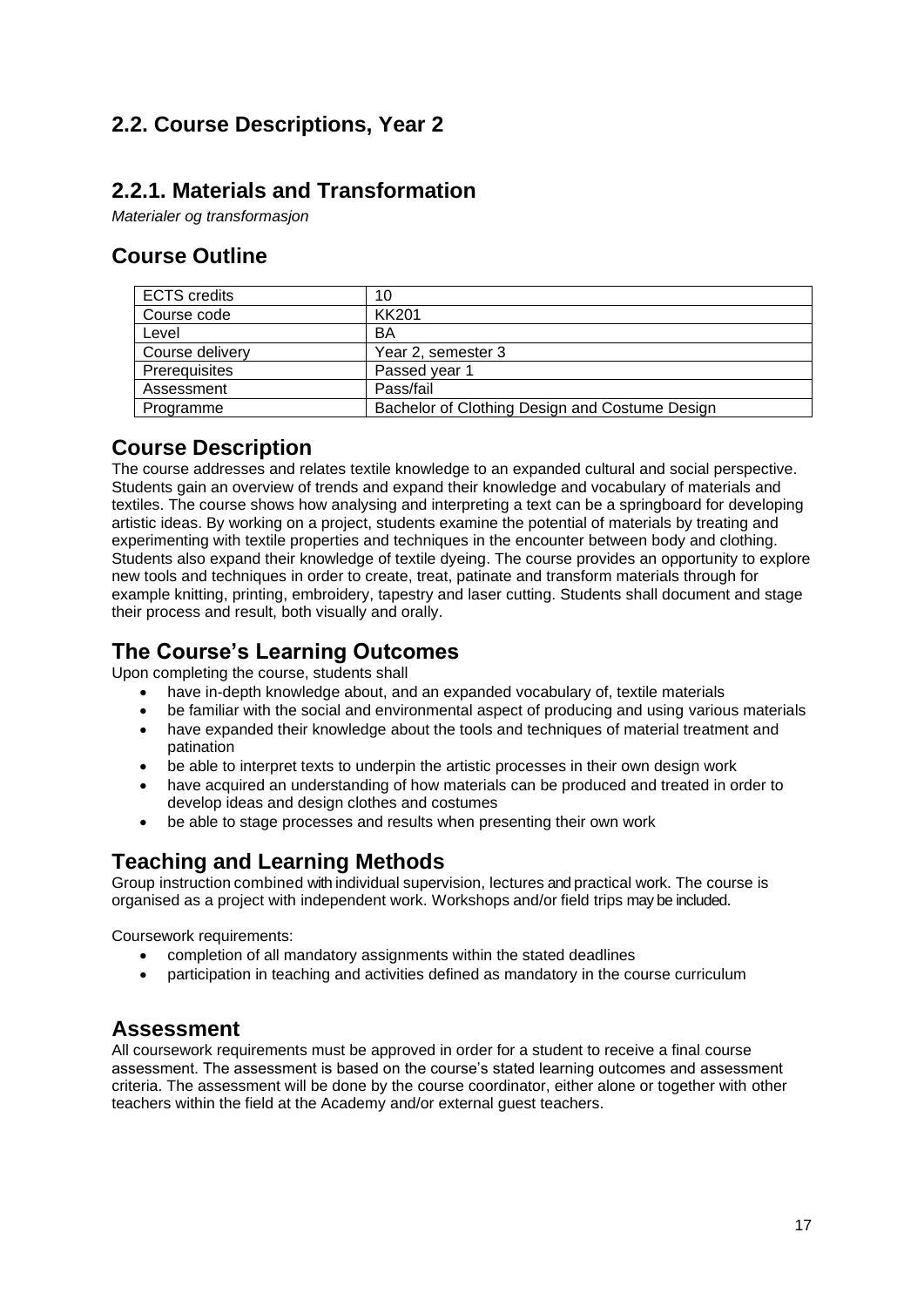#### <span id="page-17-0"></span>**2.2.2. Elective Course: Costume and Concept Development, or Knitwear and Collection Development**

#### **2.2.2.1 Costume and Concept Development**

*Kostyme- og konseptutvikling* 

#### **Course Outline**

| <b>ECTS</b> credits | 10                                             |
|---------------------|------------------------------------------------|
| Course code         | KK202                                          |
| Level               | BA                                             |
| Course delivery     | Year 2, semester 3                             |
| Prerequisites       | Passed year 1                                  |
| Assessment          | Pass/fail                                      |
| Programme           | Bachelor of Clothing Design and Costume Design |

#### **Course Description**

The course shall expand the students' knowledge about and practical experience with costume design within the performing arts and/or film. This provides the students with a foundation for specialising in costume design. The course presents a range of methods for developing costume ideas on the basis of a given script. The course provides knowledge about the strengths and limitations of various methods. Students expand their knowledge about essential tools such as textual analysis, dramaturgy, visual dramaturgy, concept development and character development. Independently and/or collaboratively, students develop several proposals for a costume concept for a given production or film. Students search for and analyse historical references in order to underpin their own design work. They also reflect on ethical aspects, such as representation of gender and ethnicity in the performing arts and film. The course has a strong focus on presenting costume designs through sketches and drawings. The concepts are presented as finished costume drawings, while the conceptual development and the process are presented orally.

## **The Course's Learning Outcomes**

Upon completing the course, students shall

- be familiar with a wide range of methods and theories within costume design
- be able to use various methods to develop concepts and ideas from a dramatic text into a finished costume design
- have the requisite relevant drawing skills to be able to convey and present a costume design concept
- have expanded their vocabulary of costume design and the performing arts /film and be able to use this vocabulary in their communication with professional practitioners

#### **Teaching and Learning Methods**

Group instruction combined with individual supervision, lectures, assigned literature and practical work. Workshops and/or field trips may be included.

Coursework requirements:

- completion of all mandatory assignments within the stated deadlines
- participation in teaching and activities defined as mandatory in the course curriculum

#### **Assessment**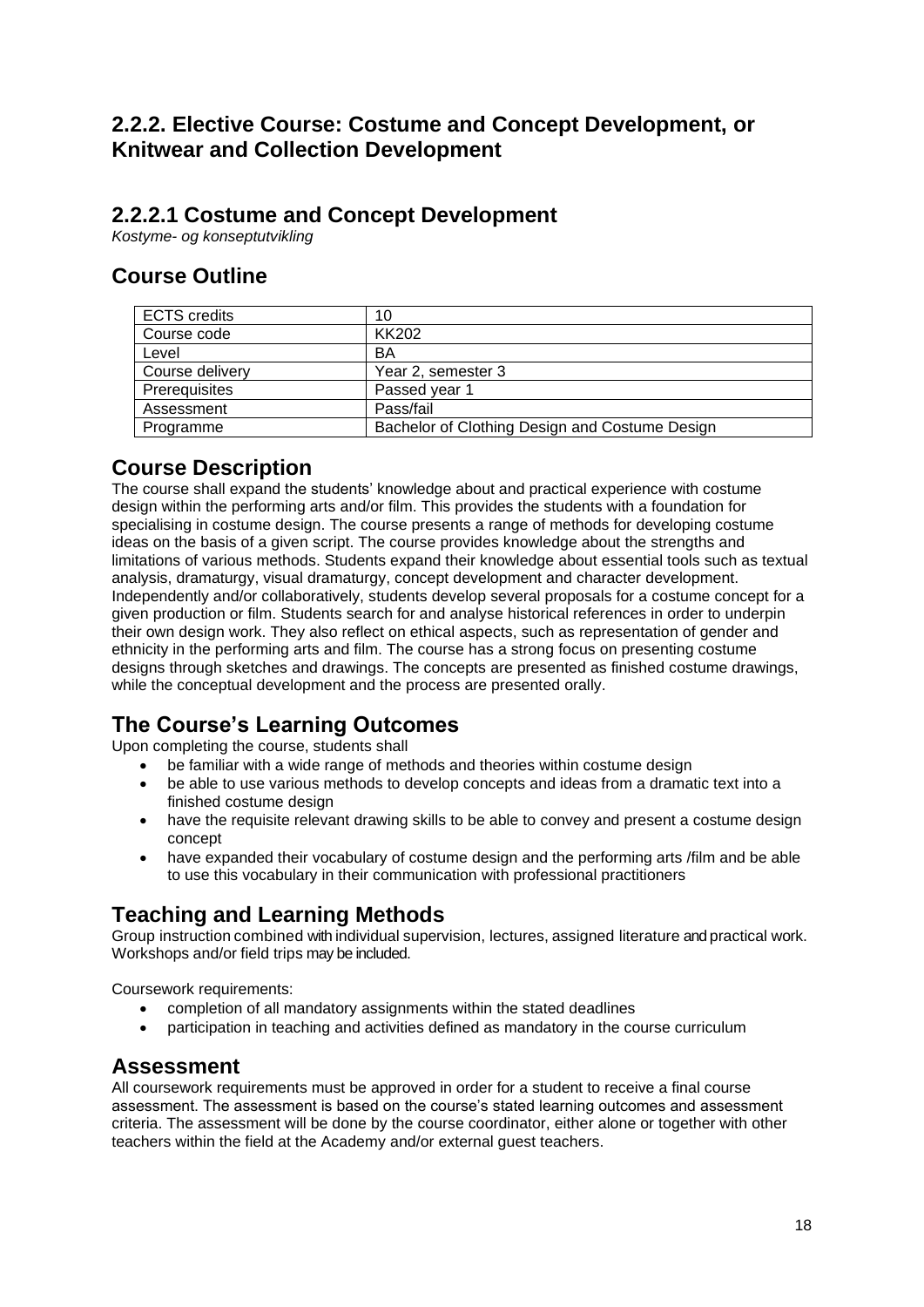### **2.2.2.2. Knitwear and Collection Development**

*Strikk og kolleksjonsutvikling*

### **Course Outline**

| <b>ECTS</b> credits | 10                                             |
|---------------------|------------------------------------------------|
| Course code         | <b>KK203</b>                                   |
| Level               | BA                                             |
| Course delivery     | Year 2, semester 3                             |
| Prerequisites       | Passed year 1                                  |
| Assessment          | Pass/fail                                      |
| Programme           | Bachelor of Clothing Design and Costume Design |

#### **Course Description**

The course includes creative and technical specialisation in the possibilities of knitwear and provides the student with a foundation for specialising in knitwear design. Students develop a collection with knitwear as a central element, use their knowledge about materials and are supervised in their choice and use of methodological tools. The design process includes developing and producing outfits or items of clothing, as well as preparing illustrations, samples, technical specifications and knitting patterns. Students are introduced to techniques for assembling and finishing knitwear and expand their technical knowledge through hand knitting and the use of hand and digital knitting machines. Students are given an overview of yarn manufacturers and suppliers, and field trips to knitwear companies will possibly be organised. The students document and present their ideas, processes and collection concepts both visually in a portfolio and through an oral presentation. As part of the presentation of their work, they will also photograph the outfits/items of clothing they produced.

## **The Course's Learning Outcomes**

Upon completing the course, students shall

- have expanded their knowledge about the techniques, design and complete production process of knitwear
- be able to gain an overview in a field and be able to use relevant methodological tools to develop their own collection ideas
- be able to make knitting patterns and present technical specifications for production
- be familiar with the knitwear industry, also as a possible field for professional practice
- have expanded their knitwear vocabulary and be able to use this vocabulary to communicate with professional practitioners

#### **Teaching and Learning Methods**

Group instruction combined with individual supervision, lectures and practical work. Workshops and/or field trips may be included.

Coursework requirements:

- completion of all mandatory assignments within the stated deadlines
- participation in teaching and activities defined as mandatory in the course curriculum

#### **Assessment**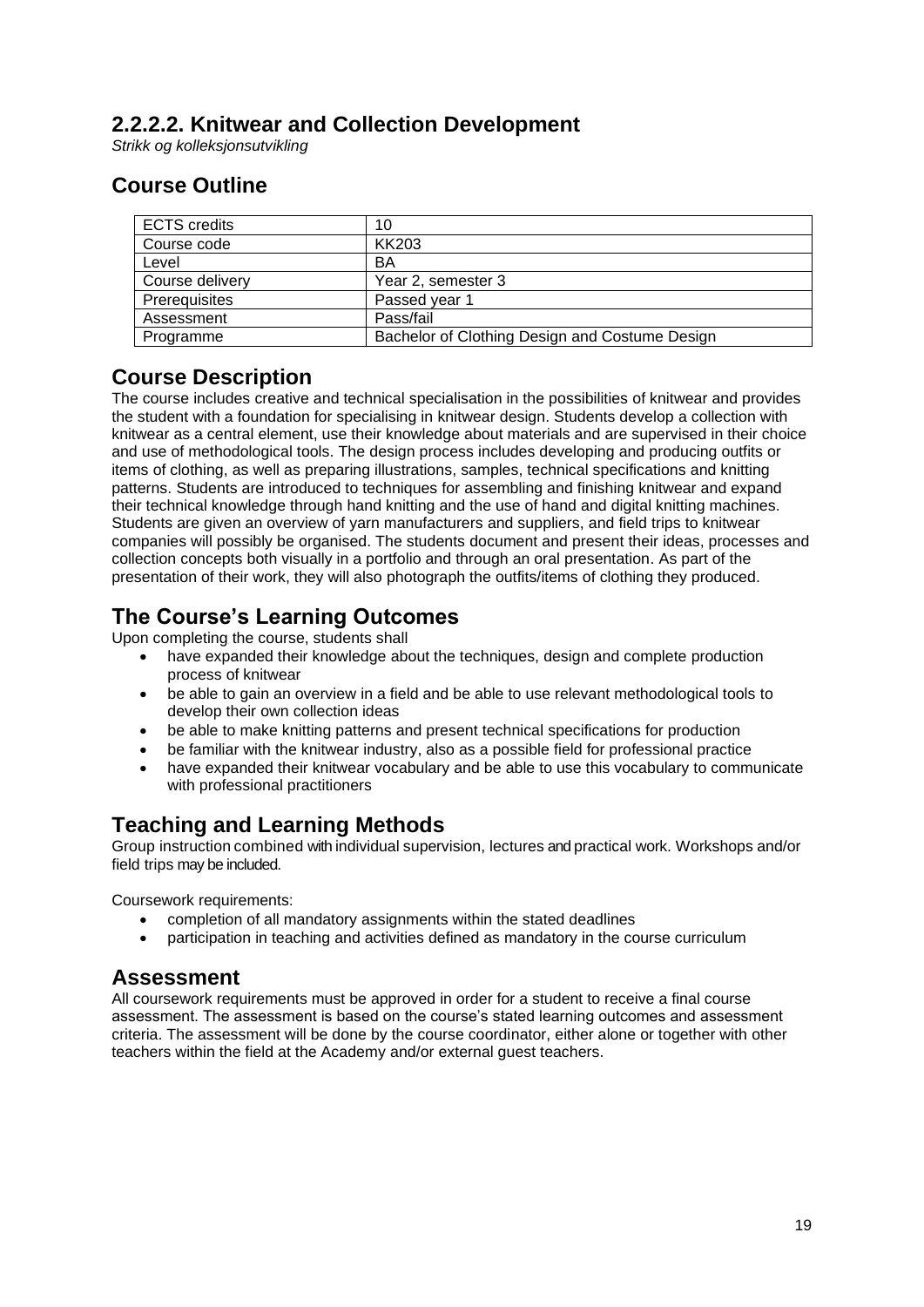## <span id="page-19-0"></span>**2.2.3. Art and Design History 2**

*Kunst- og designhistorie 2*

## **Course Outline**

| <b>ECTS</b> credits | 5                                                      |
|---------------------|--------------------------------------------------------|
| Course code         | <b>DE204</b>                                           |
| Level               | BA                                                     |
| Course delivery     | Year 2, semester 3                                     |
| Prerequisites       | Passed year 1                                          |
| Assessment          | Pass/fail                                              |
| Programmes          | Bachelor of Graphic Design and Illustration            |
|                     | Bachelor of Interior Architecture and Furniture Design |
|                     | Bachelor of Clothing Design and Costume Design         |

#### **Course Description**

The course is a continuation of Art and Design History 1 and includes an introduction to ideas and discourses within contemporary design. The course begins by reviewing the development of design from the year 2000 until the present. The course presents central characteristics of the development of modern media and information technology and its significance for the field of design.

#### **The Course's Learning Outcomes**

Upon completing the course, students shall be able to

- analyse and explain styles and eras
- put contemporary design into a historical perspective
- see themselves and their artistic practice and outlook in a wider context

#### **Teaching and Learning Methods**

Lectures, assigned literature, independent studies, group studies, presentations.

Coursework requirements:

- completion of all mandatory assignments within the stated deadlines
- participation in teaching and activities defined as mandatory in the course curriculum

#### **Assessment**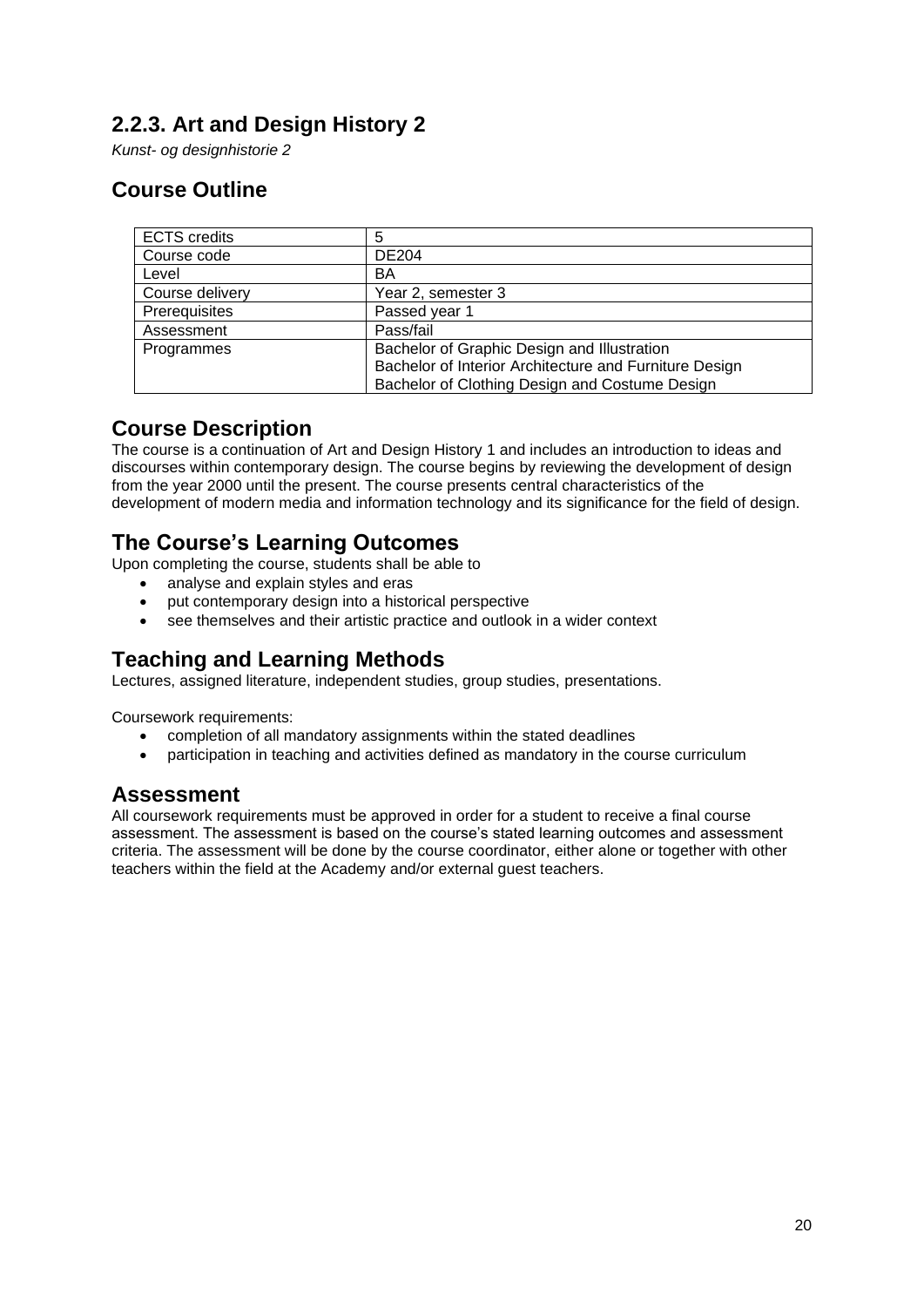### <span id="page-20-0"></span>**2.2.4. Placement in Professional Practice**

*Utplassering*

### **Course Outline**

| <b>ECTS</b> credits | 10                                             |
|---------------------|------------------------------------------------|
| Course code         | KK204                                          |
| Level               | BA                                             |
| Course delivery     | Year 2, semester 4                             |
| Prerequisites       | Passed semester 3                              |
| Assessment          | Pass/fail                                      |
| Programme           | Bachelor of Clothing Design and Costume Design |

#### **Course Description**

On the basis of each student's field of interests, and after conferring with the course coordinator, students shall find, apply for and go on placement at a relevant professional enterprise. The placement aims to broaden the students' understanding of and experience with various aspects of what it means to practice as a professional designer. Students gain an understanding of how clothing design or costume design interacts with the overall context throughout the creative phase, production, presentation and marketing. Critical reflection on ethical issues related to professional practice is also part of the course. Students keep a log during their placement and write a report on their stay, which they then present at the end of the course. In their report, students shall present the placement provider's activity and reflect on their experiences during the placement as related to their own design work in the programme.

#### **The Course's Learning Outcomes**

Upon completing the course, students shall

- be able to engage in a dialogue with professional practitioners
- be familiar with and be able to reflect on a professional enterprise's activity and position within the field
- be able to reflect critically on ethical issues related to practising in the field
- be able to write and present a report that summarises and reflects on a professional practice placement

#### **Teaching and Learning Methods**

Practice placement at a professional enterprise. Participation in the work and completion of designrelated assignments as agreed upon with the placement provider. Contact between the course teacher and student upon agreement or according to need. A log is kept during the placement, and the student writes and present a rapport on their practice placement at the course's end.

Coursework requirements:

- completion of all mandatory assignments within the stated deadlines
- participation in teaching and activities defined as mandatory in the course curriculum

#### **Assessment**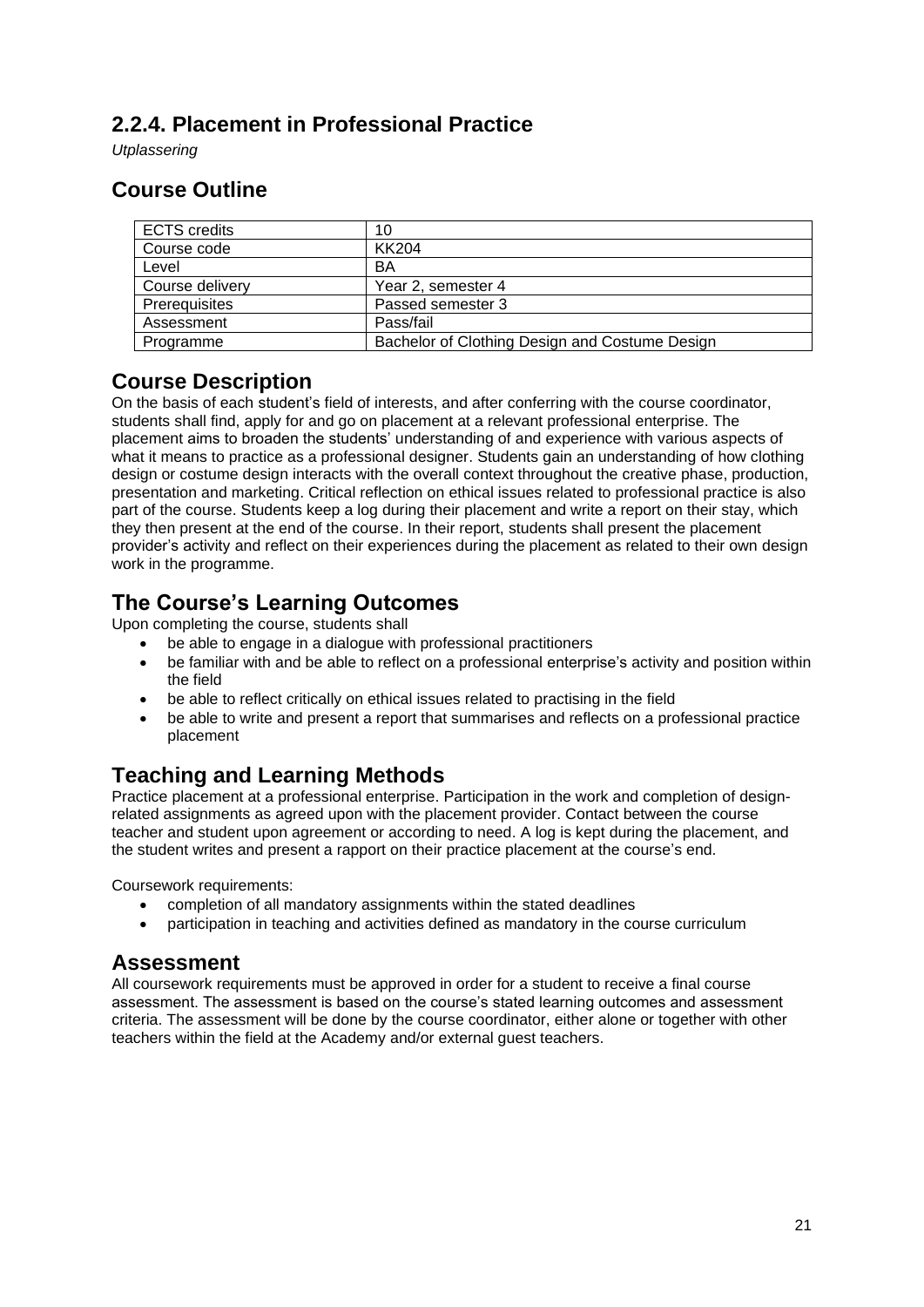### <span id="page-21-0"></span>**2.2.5. Perspective and Identity**

*Perspektiv og identitet*

### **Course Outline**

| <b>ECTS</b> credits | 15                                             |
|---------------------|------------------------------------------------|
| Course code         | KK205                                          |
| Level               | BA                                             |
| Course delivery     | Year 2, semester 4                             |
| Prerequisites       | Passed semester 3                              |
| Assessment          | Pass/fail                                      |
| Programme           | Bachelor of Clothing Design and Costume Design |

#### **Course Description**

The course shows how various approaches and perspectives influence clothing and costume designers in their creative processes and personal styles. Students use their practical, technical and theoretical knowledge and skills to create an overall concept that evinces their own distinctive design. Students may either work alone and/or collaborate with others, and fieldwork and study trips are introduced as creative tools. Students also receive supervision on which methods to select and use when creating their self-defined collection concept or costumes for a given stage or film production.

Students who specialise in clothing design develop their own collection concept and make one or more outfits that evince a clear design identity. The students are challenged to define the scope and context of their work and gain experience with relating to the possibilities and limitations within a selfdefined framework. Students may seek out and collaborate with other professional practitioners to carry out their project.

Students who specialise in costume design may collaborate with actors or other practitioners to develop a character or another type of costumed body and then make costumes for a small-scale production. By collaborating with stage and/or film artists, students gain experience in relating to the other artistic and practical skill sets and methods that are part of a collective expression.

Students must document, present and reflect on both the process and the outcome through a portfolio and an oral presentation. During the course, students shall also assist graduation students to organise and carry out their graduation exhibitions and shows, allowing them to gain insight into important aspects related to presenting design work. Students are also given instruction on how to use digital tools in clothing-related drawing and design development.

#### **The Course's Learning Outcomes**

Upon completing the course, students shall

- be able to develop a concept that reflects their own perspectives on clothing design and/or costume design
- be able to develop and present their design idea in a coherent and persuasive manner
- have a basic understanding of the importance of collaborating with other practitioners in a process
- be able to use their knowledge, experience and ability to reflect on their own work in order to identify future possibilities and goals
- be able to communicate ideas and designs through clothing-related drawing and other forms of presentation

#### **Teaching and Learning Methods**

Group instruction combined with individual supervision, lectures and practical work. The course is organised as a project with independent work. Workshops and/or field trips may be included.

Coursework requirements:

- completion of all mandatory assignments within the stated deadlines
- participation in teaching and activities defined as mandatory in the course curriculum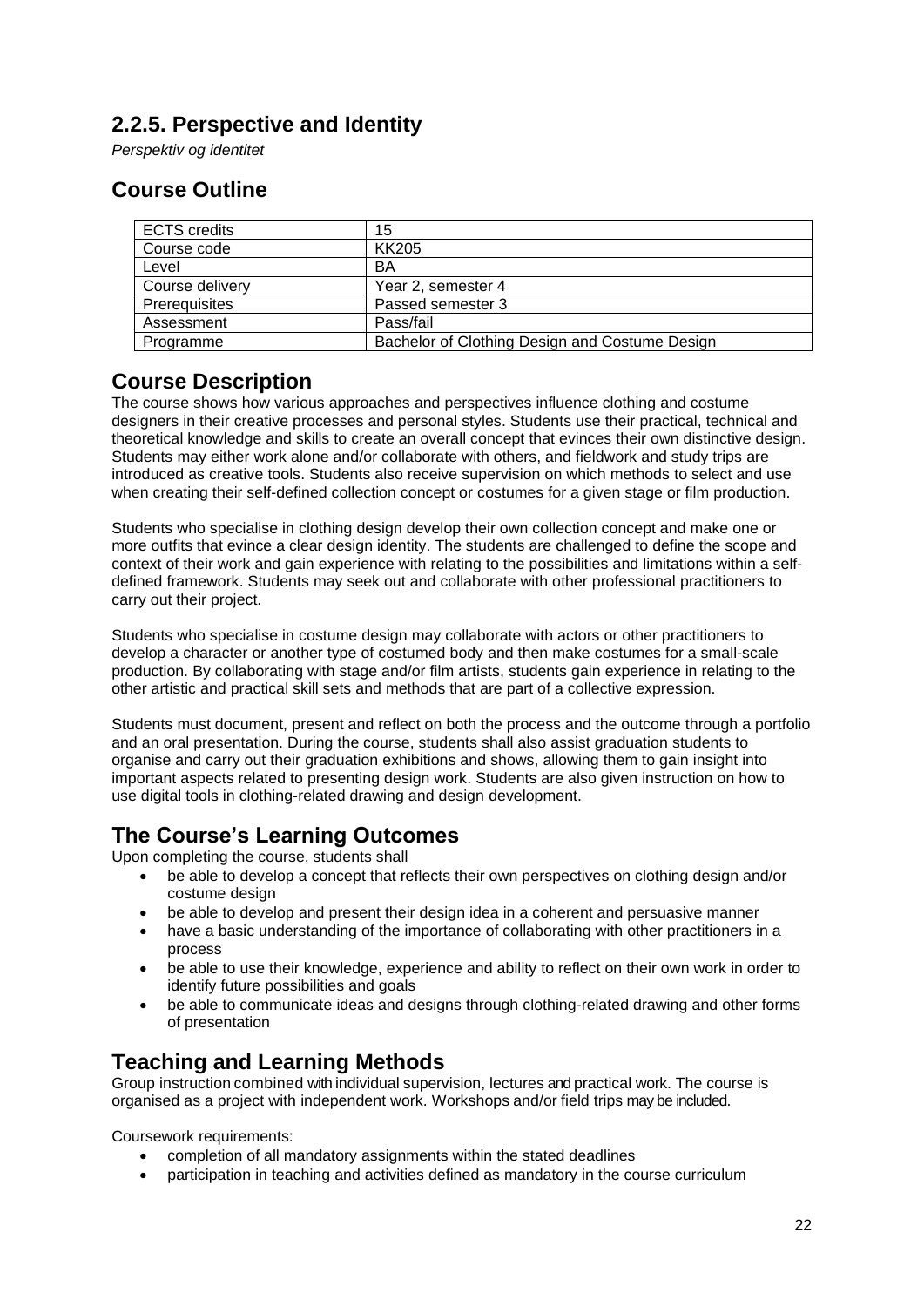#### **Assessment**

All coursework requirements must be approved in order for a student to receive a final course assessment. The assessment is based on the course's stated learning outcomes and assessment criteria. The assessment will be done by the course coordinator, either alone or together with other teachers within the field at the Academy and/or external guest teachers.

## <span id="page-22-0"></span>**2.2.6 Art and Design Theory 1**

*Kunst- og designteori 1*

#### **Course Outline**

| <b>ECTS</b> credits | 5                                                      |
|---------------------|--------------------------------------------------------|
| Course code         | <b>DE201</b>                                           |
| Level               | BA                                                     |
| Course delivery     | Year 2, semester 4                                     |
| Prerequisites       | Passed semester 3                                      |
| Assessment          | Pass/fail                                              |
| Programmes          | Bachelor of Graphic Design and Illustration            |
|                     | Bachelor of Interior Architecture and Furniture Design |
|                     | Bachelor of Clothing Design and Costume Design         |

#### **Course Description**

The course presents critical perspectives of design in a contemporary context. Theoretical perspectives from visual and material culture are central, in a cross-disciplinary approach based on anthropology, art history, philosophy, critical theory and aesthetic theory. The course draws on aesthetic, semiotic, economic, sociocultural and functional perspectives in order to illuminate and understand how we relate to the objects and signs in our surroundings.

## **The Course's Learning Outcomes**

Upon completing the course, students shall be able to

- put contemporary design into a critical sociocultural perspective
- see themselves and their artistic practice and outlook in perspective

#### **Teaching and Learning Methods**

Lectures, assigned literature, independent studies, group studies, presentations, writing.

Coursework requirements:

- completion of all mandatory assignments within the stated deadlines
- participation in teaching and activities defined as mandatory in the course curriculum

#### **Assessment**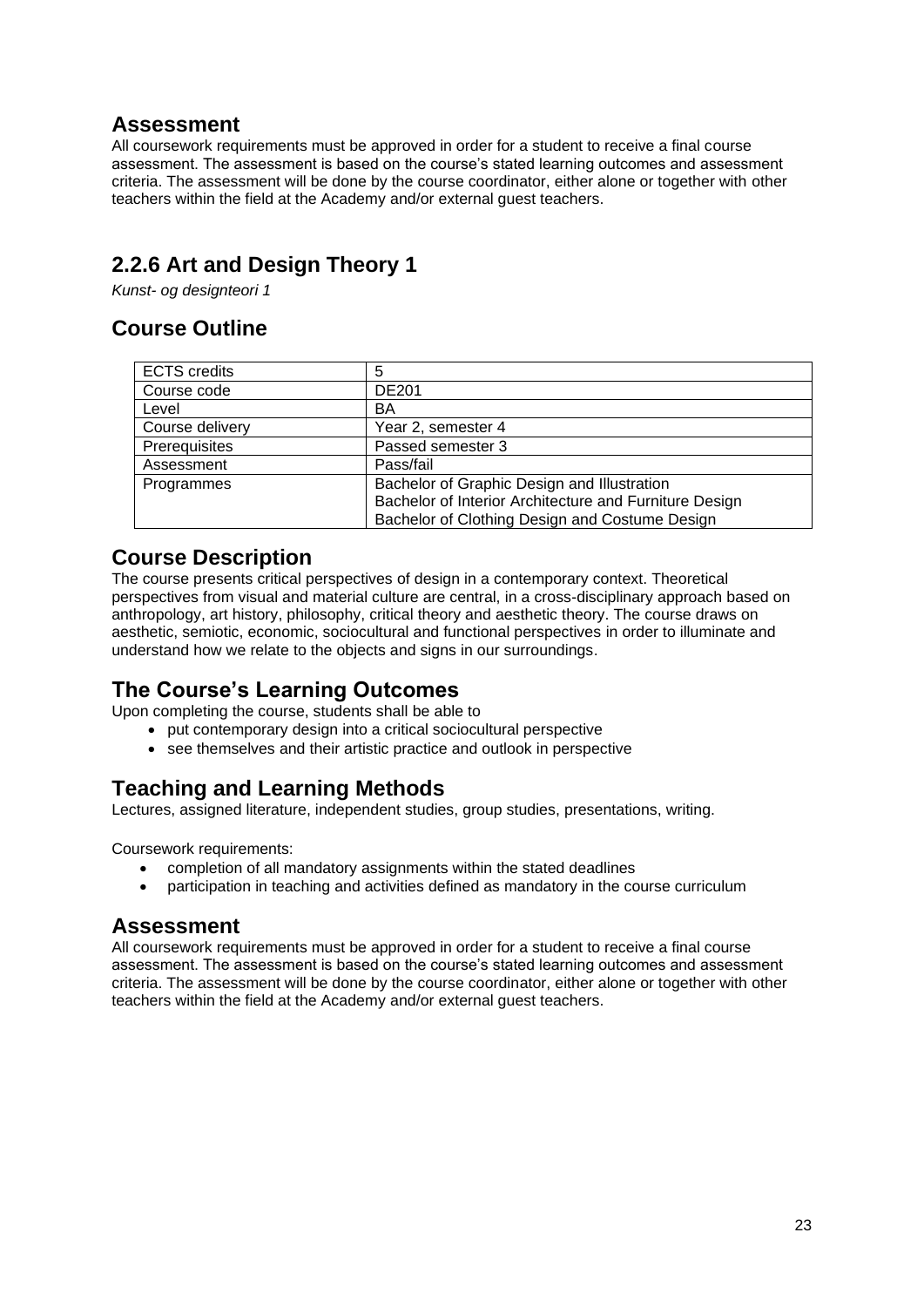### <span id="page-23-0"></span>**2.3. Course Descriptions, Year 3**

#### <span id="page-23-1"></span>**2.3.1. Elective Course: Clothes in Context, or Costumes in Context**

#### **2.3.1.1. Clothes in Context**

*Klær i kontekst*

### **Course Outline**

| <b>ECTS</b> credits | 15                                             |
|---------------------|------------------------------------------------|
| Course code         | KK301                                          |
| Level               | BA                                             |
| Course delivery     | Year 3, semester 5                             |
| Prerequisites       | Passed year 2                                  |
| Assessment          | Pass/fail                                      |
| Programme           | Bachelor of Clothing Design and Costume Design |

#### **Course Description**

The course presents the industrial and commercial aspects of clothing and fashion. Students familiarise themselves with the role and place that clothing designers may have in the value chain and in the fashion system. By researching sources and analysing the trends and contexts underpinning the clothes of tomorrow, students develop a collection concept for an existing brand or designer. Students work on developing and transforming their own ideas and concepts in a dialogue with their client or employer. Identifying and understanding target groups and potential areas of use, as well as becoming aware of the ethical and environmental aspects of industrial and commercial clothing design/ fashion, are central elements of the work. The course teaches students about how to interact professionally with material suppliers and producers in design processes, and it may include field trips to relevant production and design companies. Students use their technical knowledge and design skills to develop concepts and make prototypes with accompanying production specifications. The design process, methodology and outcome must be documented in writing and visually in a reflection note that puts the work into a societal perspective. Students present the work orally at the end of the course.

## **The Course's Learning Outcomes**

Upon completing the course, students shall

- be independently able to plan, carry out and summarise an extensive design project and also place it in context
- be able to assess, select and use suitable methods to develop concepts and ideas and design clothes for a client or employer and a target group
- be able to use their creative, practical and technical knowledge in industrial and commercial design and production processes
- be able to gain an overview of, contact and communicate with relevant suppliers and production companies
- be able to make high-quality prototypes with accompanying production specifications
- be familiar with the clothing designer's roles and responsibilities in the clothing and fashion industry and be able to reflect critically on ethical, cultural and environmental aspects of practising in the field

#### **Teaching and Learning Methods**

Group instruction combined with individual supervision, lectures and practical work. The course is organised as a project with independent work. Workshops and/or field trips may be included.

Coursework requirements:

- completion of all mandatory assignments within the stated deadlines
- participation in teaching and activities defined as mandatory in the course curriculum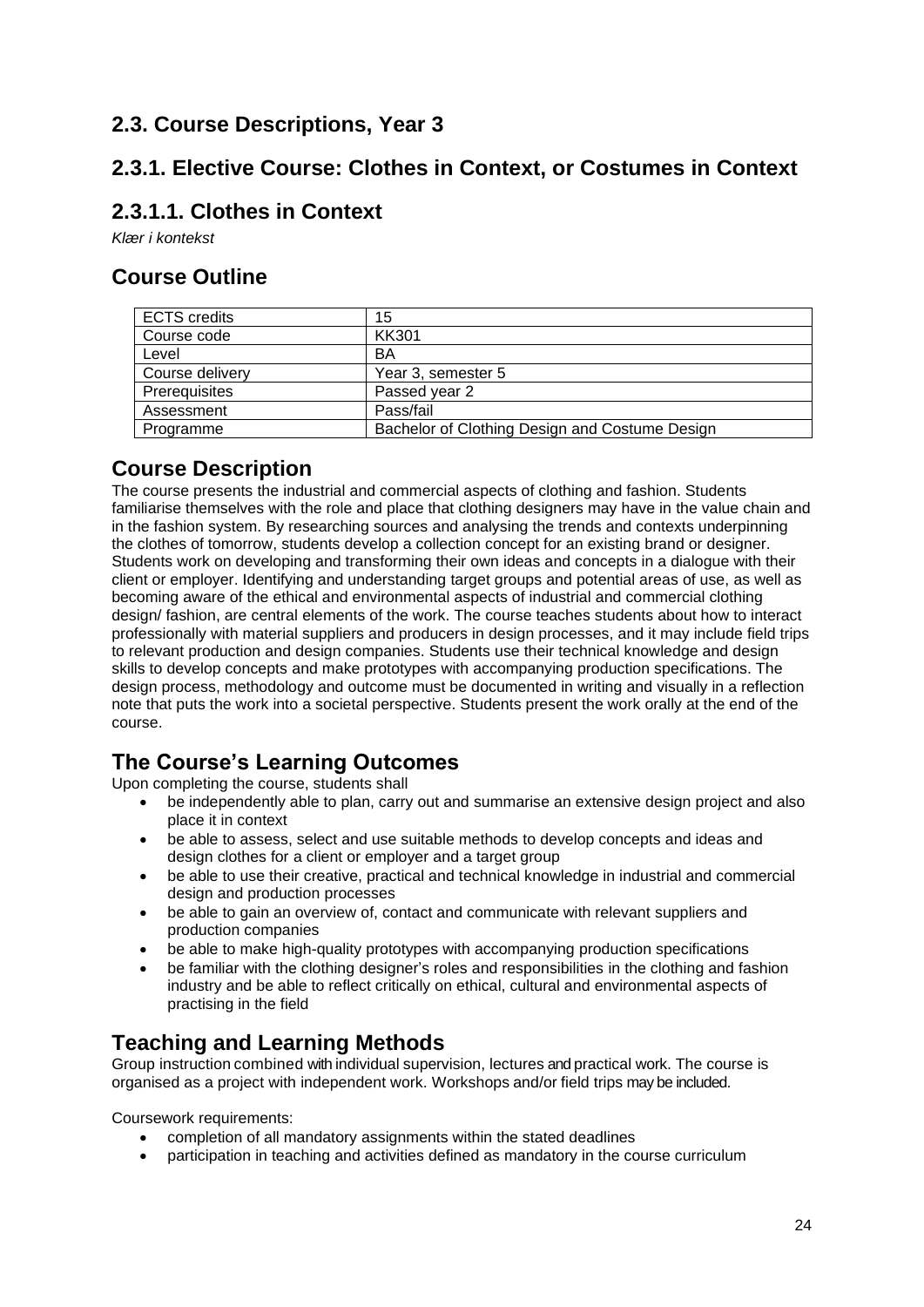#### **Assessment**

All coursework requirements must be approved in order for a student to receive a final course assessment. The assessment is based on the course's stated learning outcomes and assessment criteria. The assessment will be done by the course coordinator, either alone or together with other teachers within the field at the Academy and/or external guest teachers.

## **2.3.1.2. Costumes in Context**

*Kostyme i kontekst*

#### **Course Outline**

| <b>ECTS</b> credits | 15                                             |
|---------------------|------------------------------------------------|
| Course code         | KK302                                          |
| Level               | BA                                             |
| Course delivery     | Year 3, semester 5                             |
| Prerequisites       | Passed year 2                                  |
| Assessment          | Pass/fail                                      |
| Programme           | Bachelor of Clothing Design and Costume Design |

#### **Course Description**

The course teaches students how to develop costumes for a stage or film production. The students use their practical, technical and theoretical knowledge and skills to develop and make costume designs, and they engage in a dialogue with the production's artistic team to develop the costume design concept. The course also covers the analysis of texts or other creative springboards; methods for visual dramaturgy and genre comprehension; concept development; and techniques for choosing a suitable design method for the production at hand. Students broaden their knowledge about the other participating artists and their skill sets and methods, as they collaborate directly with actors or other practitioners to develop a character or other type of costumed body. They also gain experience with costume production and management, project organisation, budgeting, logistics, costume fittings and the use and maintenance of costumes. The course provides knowledge and skills in the various aspects of collaboration throughout the production's various phases, from conceptual development to the finished performance/film. Students develop various types of collaborative competence, such as role comprehension, communication skills, autonomy, flexibility and respect, and expand their professional network. The course provides knowledge, both theoretical and practical, about the costume designer's roles and responsibilities when developing a stage or film production. Students shall discuss their process and results in writing, reflecting on the design method as well as on cultural and ethical aspects of the collaboration.

## **The Course's Learning Outcomes**

Upon completing the course, students shall

- be able to collaborate and communicate with relevant performing artists or filmmakers to develop, carry out and present a production
- be able to assess, select and use suitable methods to develop costumes for a production
- be able to use knowledge about materials, aesthetics and designing in a costume design process
- be able to organise and lead a costume production process
- be able to anticipate and reflect on the effect of costume design in relation to a performance's or film's other contributions, such as directing, acting, scenography, lighting, as well as to the totality
- be familiar with the costume designer's roles and responsibilities when developing a stage or film production and be able to reflect on cultural and ethical aspects of collaboration

#### **Teaching and Learning Methods**

Designing and making costumes for a stage or film production when collaborating with other practitioners to put on such a production. Group instruction combined with individual supervision, lectures, assigned literature and practical work. Workshops and/or field trips may be included.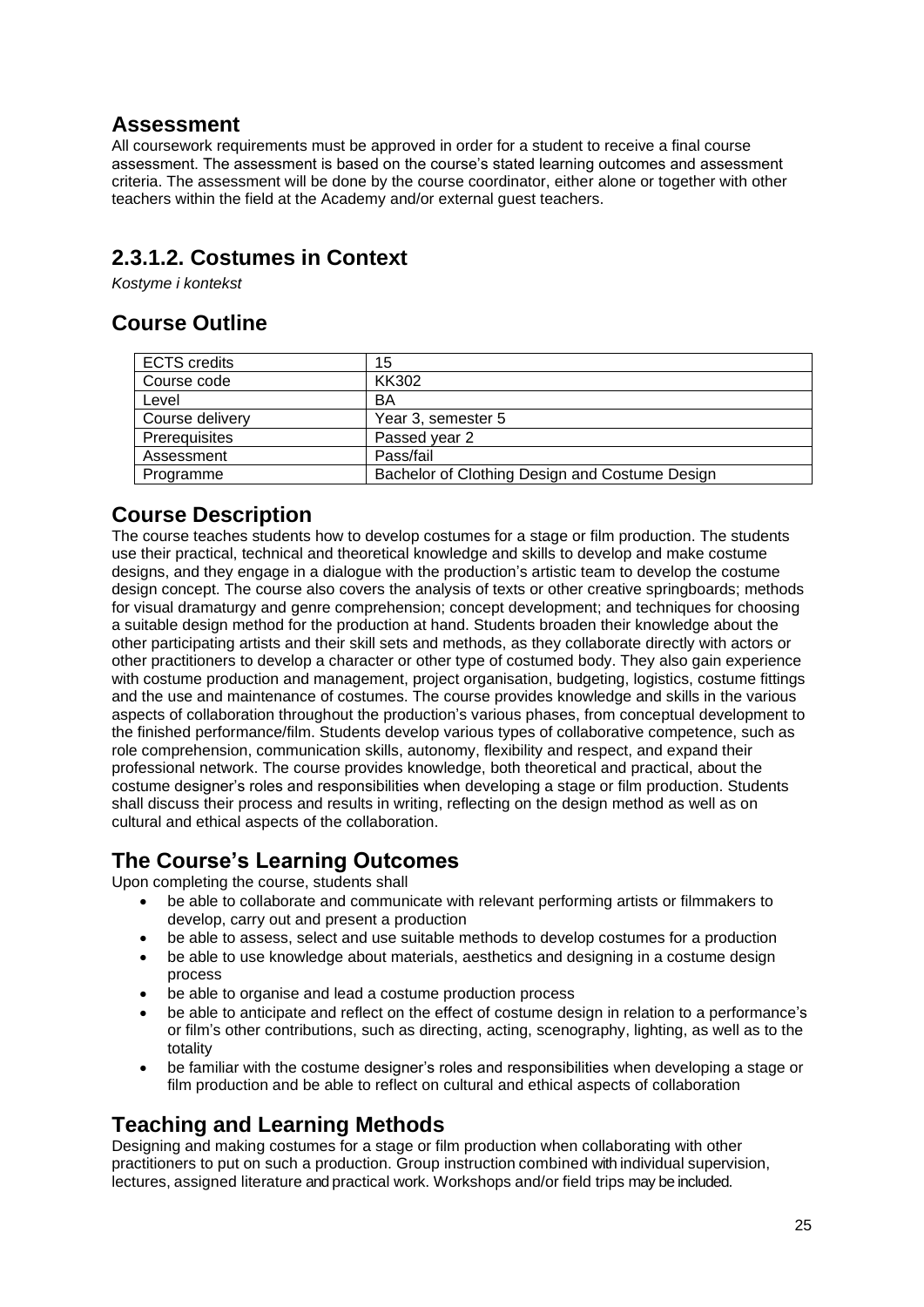Coursework requirements:

- completion of all mandatory assignments within the stated deadlines
- participation in teaching and activities defined as mandatory in the course curriculum

#### **Assessment**

All coursework requirements must be approved in order for a student to receive a final course assessment. The assessment is based on the course's stated learning outcomes and assessment criteria. The assessment will be done by the course coordinator, either alone or together with other teachers within the field at the Academy and/or external guest teachers.

## <span id="page-25-0"></span>**2.3.2. Individual Project**

*Selvvalgt prosjekt*

### **Course Outline**

| <b>ECTS</b> credits | 10                                             |
|---------------------|------------------------------------------------|
| Course code         | <b>KK303</b>                                   |
| Level               | BA                                             |
| Course delivery     | Year 3, semester 5                             |
| Prerequisites       | Passed year 2                                  |
| Assessment          | Pass/fail                                      |
| Programme           | Bachelor of Clothing Design and Costume Design |

#### **Course Description**

Using the knowledge and experience they have acquired so far, students carry out a self-defined and experimental project. By researching and analysing sources, experimenting practically and testing materials and forms, students continue to develop their own artistic and creative strengths to create an independent artistic expression as a clothing designer or costume designer. The course is based on supervision, and the student's choice of field and topic, as well as their proposed timetable and objectives, must be approved by the course coordinator at the course's beginning. Students can work independently or collaborate with others. The project shall facilitate a reflexive process between practical exploration, documentation and writing. At the end of the course, students shall submit a reflection note describing their investigations, conceptual development, design process and result. In a written text and an oral presentation, students shall also reflect on the outcome and result in relation to their upcoming graduation project

#### **The Course's Learning Outcomes**

Upon completing the course, students shall

- have the necessary curiosity, fantasy and courage to test out ideas that risk failure
- be able to formulate and develop a design project on the basis of their own field of interest
- be able to develop their own artistic and creative strengths when working on a self-defined and experimental project
- be able to set up and use their own timetable for a certain period and work independently to plan and carry out a project

#### **Teaching and Learning Methods**

Group instruction combined with individual supervision, lectures and practical work. The course is organised as a project with independent work. Workshops and/or field trips may be included.

Coursework requirements:

- completion of all mandatory assignments within the stated deadlines
- participation in teaching and activities defined as mandatory in the course curriculum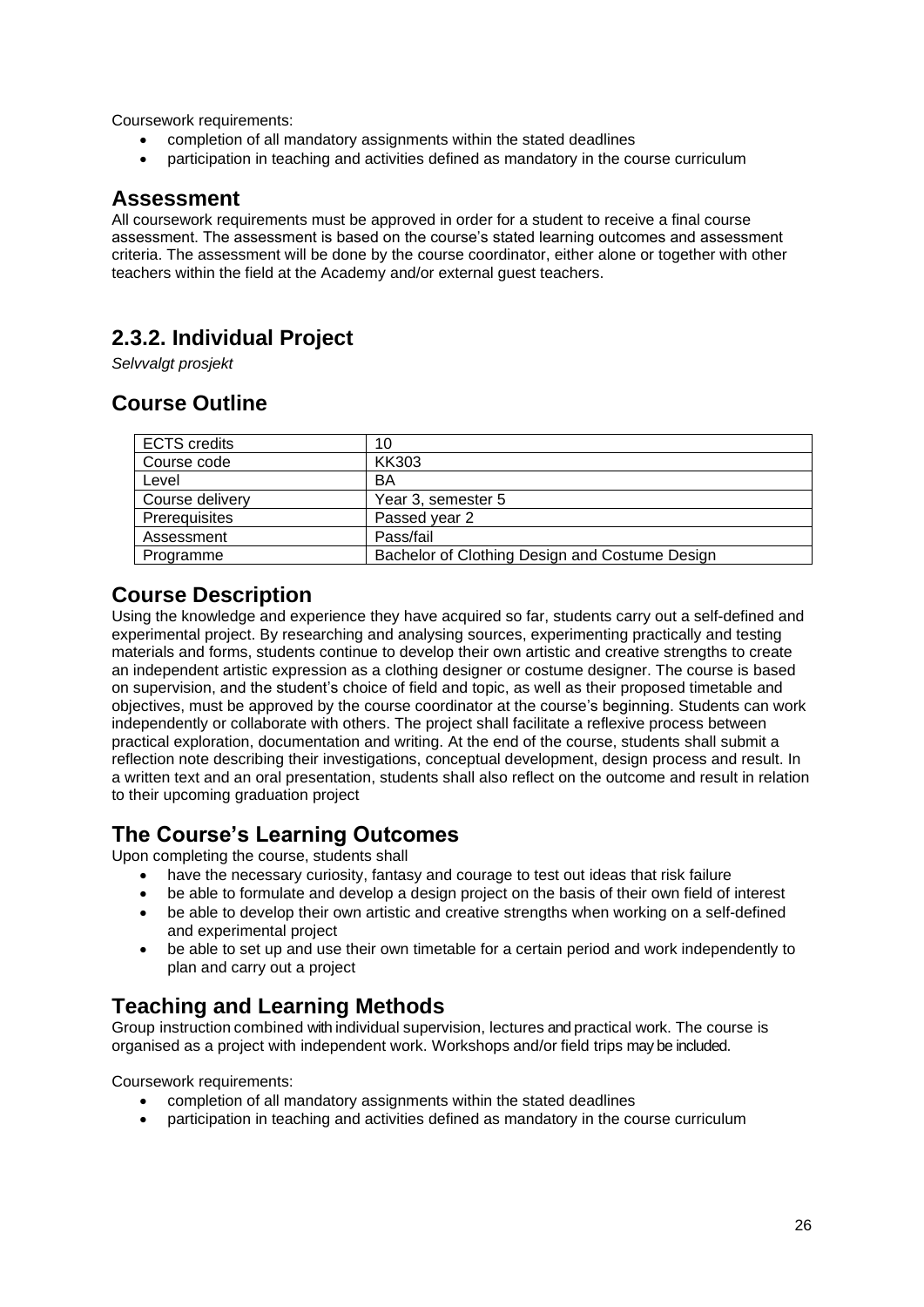#### **Assessment**

All coursework requirements must be approved in order for a student to receive a final course assessment. The assessment is based on the course's stated learning outcomes and assessment criteria. The assessment will be done by the course coordinator, either alone or together with other teachers within the field at the Academy and/or external guest teachers.

## <span id="page-26-0"></span>**2.3.3 Art and Design Theory 2**

*Kunst- og designteori 2*

## **Course Outline**

| <b>ECTS</b> credits | 5                                                      |
|---------------------|--------------------------------------------------------|
| Course code         | DE302                                                  |
| Level               | BA                                                     |
| Course delivery     | Year 3, semester 5                                     |
| Prerequisites       | Passed year 2                                          |
| Assessment          | Pass/fail                                              |
| Programmes          | Bachelor of Graphic Design and Illustration            |
|                     | Bachelor of Interior Architecture and Furniture Design |
|                     | Bachelor of Clothing Design and Costume Design         |

#### **Course Description**

The course addresses how social changes influence design. The course presents various methodological tools for examining, analysing and understanding both contemporary and future design. It provides a basic introduction to searching for, accessing, assessing and citing references from various sources in order to explain and explore a set of questions.

#### **The Course's Learning Outcomes**

Upon completing the course, students shall be able to

- put the design of the future into a critical sociocultural perspective
- see themselves and their artistic practice and outlook in perspective

#### **Teaching and Learning Methods**

Lectures, assigned literature, independent studies, group studies, presentations, writing.

Coursework requirements:

- completion of all mandatory assignments within the stated deadlines
- participation in teaching and activities defined as mandatory in the course curriculum

#### **Assessment**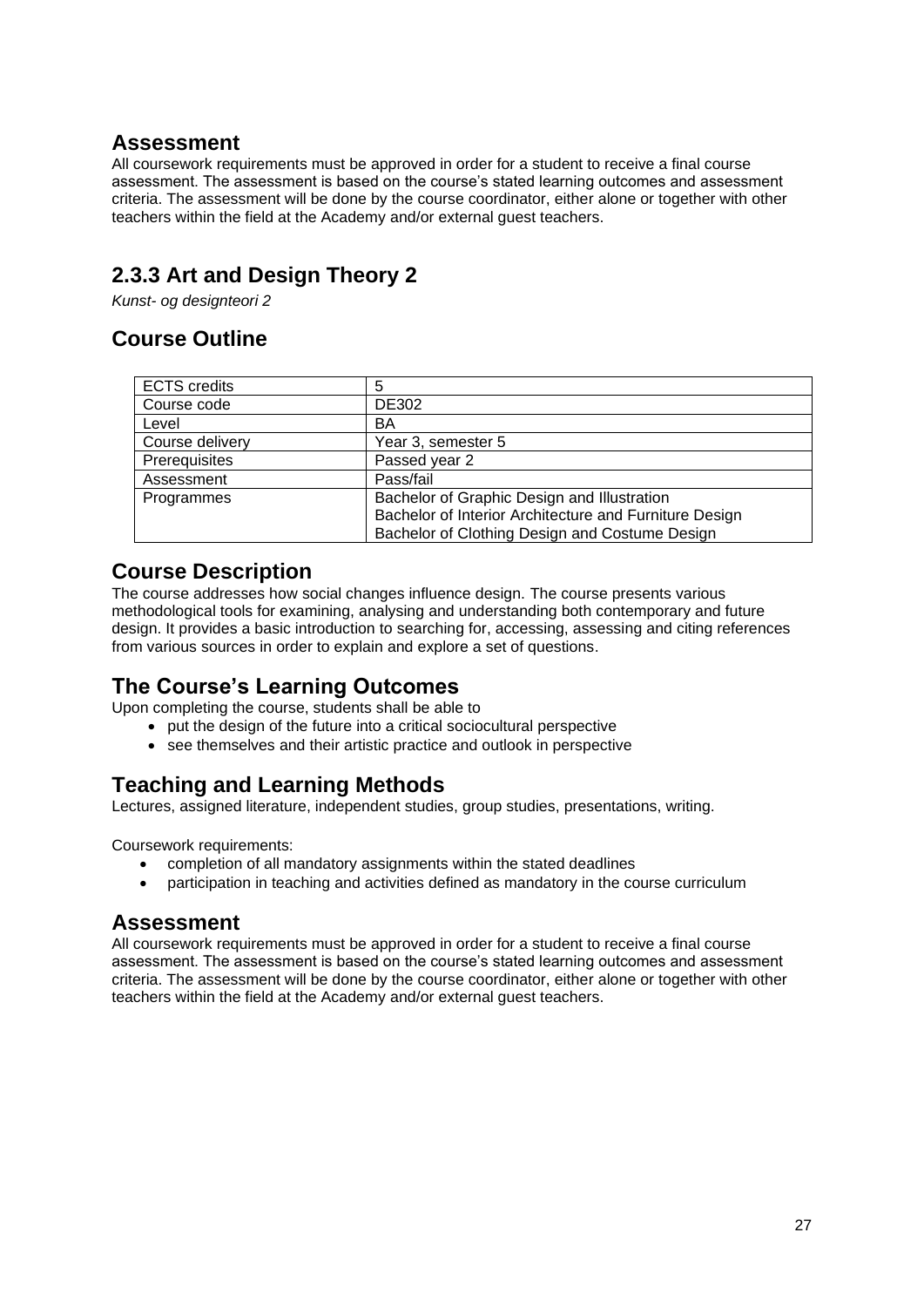### <span id="page-27-0"></span>**2.3.4. Professional Practice, Strategy and Communication**

*Profesjonell praksis, strategi og formidling*

### **Course Outline**

| <b>ECTS</b> credits |                                                |
|---------------------|------------------------------------------------|
| Course code         | KK304                                          |
| Level               | BA                                             |
| Course delivery     | Year 3, semester 6                             |
| Prerequisites       | Passed semester 5                              |
| Assessment          | Pass/fail                                      |
| Programme           | Bachelor of Clothing Design and Costume Design |

#### **Course Description**

In this course, students speculate about their own ambitions and goals as future professional clothing or costume designers. Students identify design communities and branches within their particular field of interest. Students develop their own strategies for establishing a clear profile of themselves and their work in relevant design communities, in the marketplace and among the general public. The course gives students knowledge about and experience with how to present their own design practice to the world at large, whether in writing, orally, visually, digitally or materially. There is a focus on how this can be done both independently and in collaboration and interaction with other professional practitioners within media, communication and other artistic and creative disciplines.

## **The Course's Learning Outcomes**

Upon completing the course, students shall

- be able to clearly describe their own design practice
- be able to define the arena of their own work, identify relevant scenes and networks, and work strategically on communication and presentation
- independently and in collaboration with others be able to use relevant tools in order to present themselves and their work to the world at large in a professional and persuasive manner
- understand relevant mechanisms within journalism and media and be able to speak about design in the public sphere
- be familiar with the importance of having a digital presence and using social media to present clothing design and costume design

#### **Teaching and Learning Methods**

Group instruction combined with individual supervision, lectures, assigned literature and practical work, both independently and in collaboration with others. Workshops and/or field trips may be included.

Coursework requirements:

- completion of all mandatory assignments within the stated deadlines
- participation in teaching and activities defined as mandatory in the course curriculum

#### **Assessment**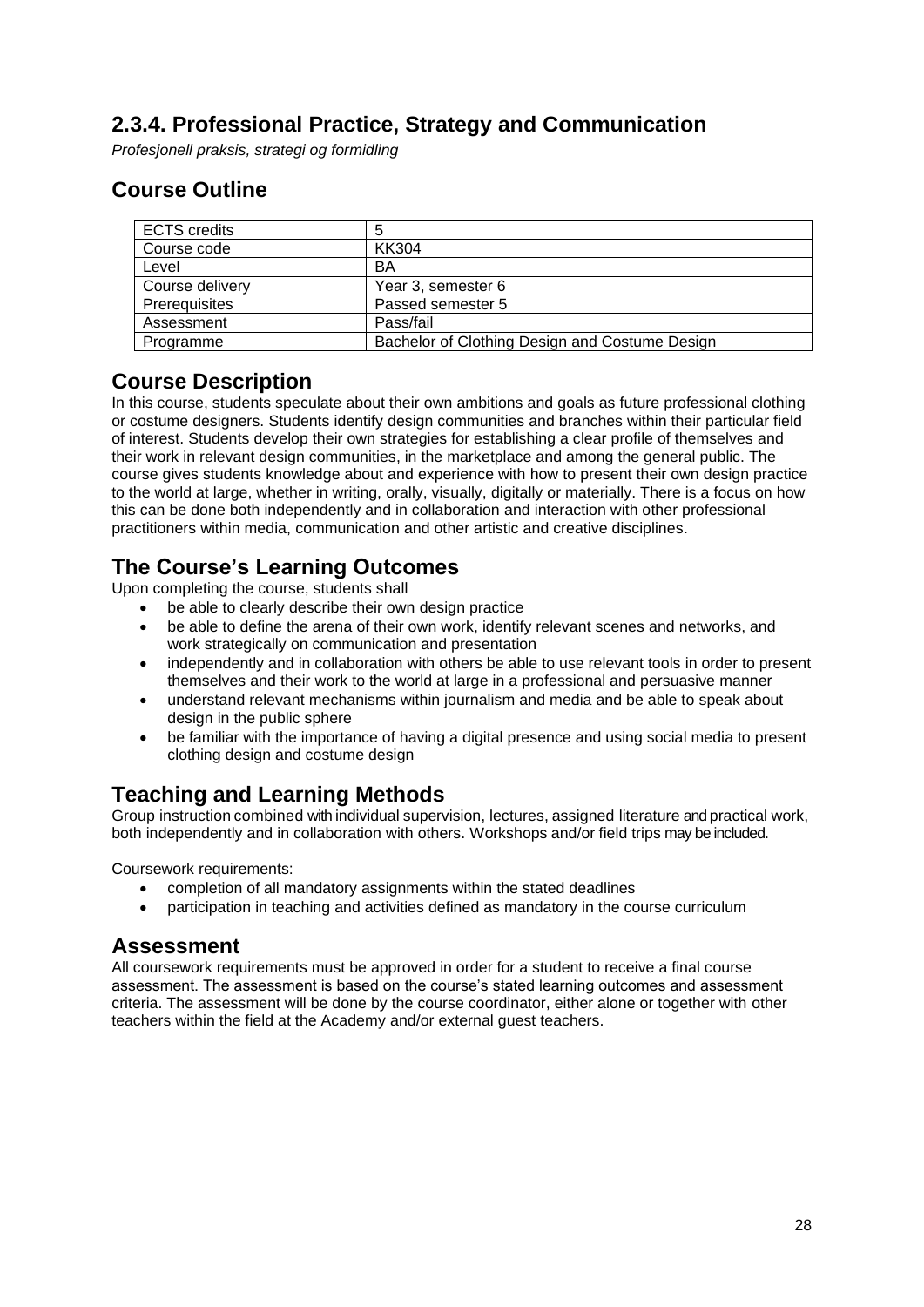## <span id="page-28-0"></span>**2.3.5. Art and Design Theory 3**

*Kunst- og designteori 3*

### **Course Outline**

| <b>ECTS</b> credits | 5                                                      |
|---------------------|--------------------------------------------------------|
| Course code         | <b>DE303</b>                                           |
| Level               | BA                                                     |
| Course delivery     | Year 3, semester 6                                     |
| Prerequisites       | Passed semester 5                                      |
| Assessment          | Pass/fail                                              |
| Programmes          | Bachelor of Graphic Design and Illustration            |
|                     | Bachelor of Interior Architecture and Furniture Design |
|                     | Bachelor of Clothing Design and Costume Design         |

#### **Course Description**

During the course, students work on contextualising their own designs. Using methodological tools of critical reflection, students write texts that describe and reflect on the design process from concept and theoretical foundation to the final outcome. By relating historical and theoretical perspectives to their own practice, students place their design practice within an academic discourse and a wider social context.

#### **The Course's Learning Outcomes**

Upon completing the course, students shall be able to

- contextualise their own graduation work
- see themselves and their artistic practice and outlook in perspective

### **Teaching and Learning Methods**

Lectures, assigned literature, independent studies, group studies, presentations, writing.

Coursework requirements:

- completion of all mandatory assignments within the stated deadlines
- participation in teaching and activities defined as mandatory in the course curriculum

#### **Assessment**